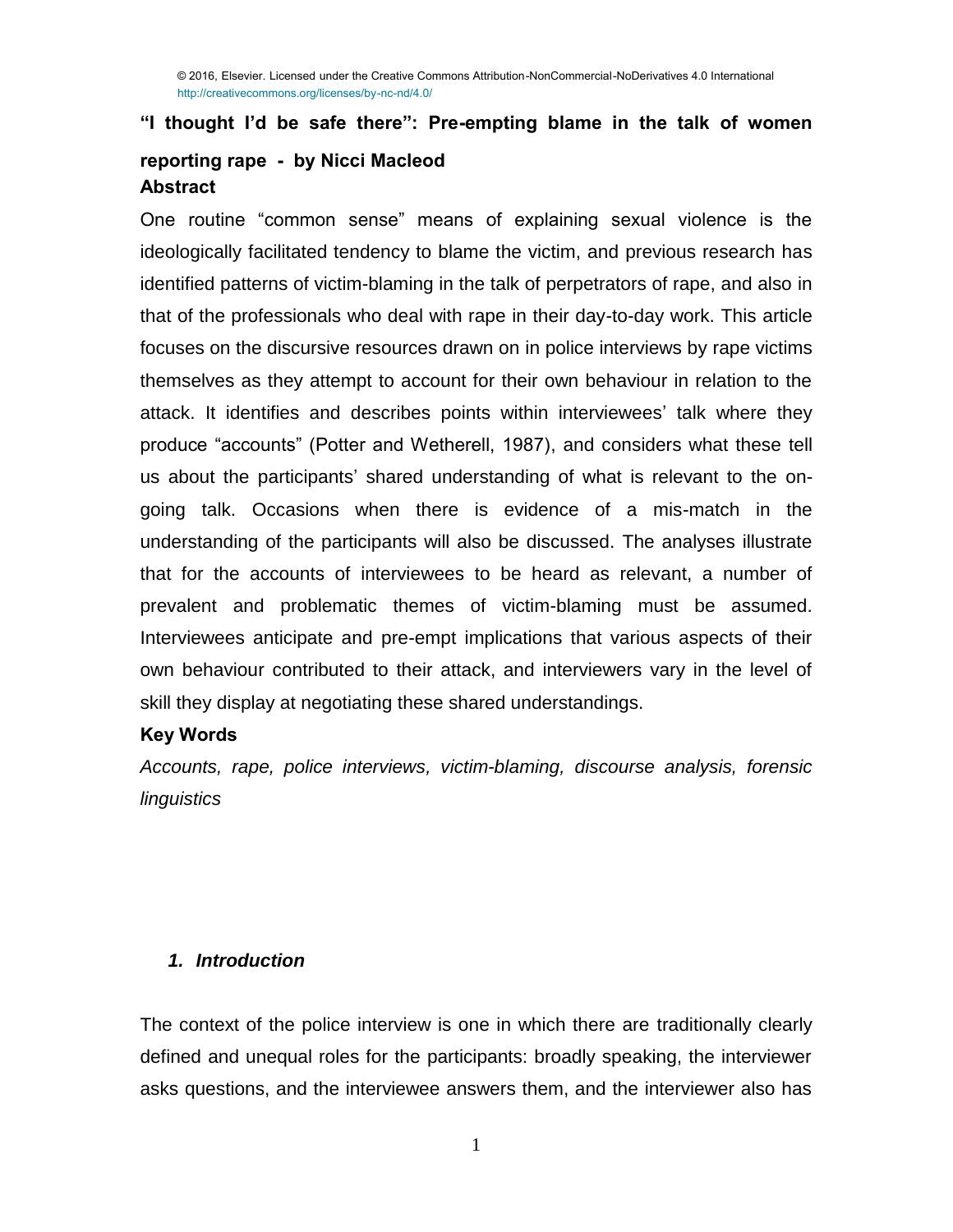the authority to decide what counts as a legitimate answer. Thus, in interviews with both suspects and witnesses, it is generally the interviewer who controls the interaction, possessing as they do the authority, invested in them by the institution they represent, to constrain interviewees' type and length of turn, and to control the topics that are discussed – it is the interviewer who possesses the 'deontic authority' (Stevanovic and Peräkylä, 2012) . Despite efforts since the mid 1980s to reform the investigative interview, allowing interviewees space to provide their accounts uninterrupted and in their own words (see Milne and Bull, 1999), there nevertheless remains a mismatch of agendas between participants – in carrying out familiar day-to-day work, professional interviewers display awareness and orientation to institutional practices and priorities, while interviewees do not generally possess such awareness and bring conflicting sets of expectations to the interaction (see Haworth, 2013; Stokoe & Edwards, 2008).

This paper presents a detailed analysis of data drawn from six archived video recorded 'Significant witness' interviews with women reporting rape to a UK police force in 2007. Significant witness interviews are routinely recorded as part of police investigations, and were provided for the purposes of a wider scale project examining various aspects of police interview interaction (see MacLeod 2009; 2010; 2011). The extracts discussed here were selected on the grounds that they displayed evidence of the interviewee orienting to some perceived requirement to account for her own reported behaviour. One argument that has repeatedly been shown to be a means of explaining sexual violence is the ideologically facilitated tendency to place responsibility firmly at the feet of the victim (Burt and Estep, 1981). Previous research has identified patterns of victimblaming in the talk of perpetrators of rape (e.g. Lea, 2007), in that of the professionals who deal with rape in their day-to-day work (e.g. Page, 2008), and permeating the legal system more generally (e.g. Wowk, 1984). Furthermore, these attitudes appear to be prevalent among the public at large (Amnesty International UK, 2005; Opinion Matters, 2010). The focus of this paper is the extent to which patterns of self-blame are evident in the talk of women reporting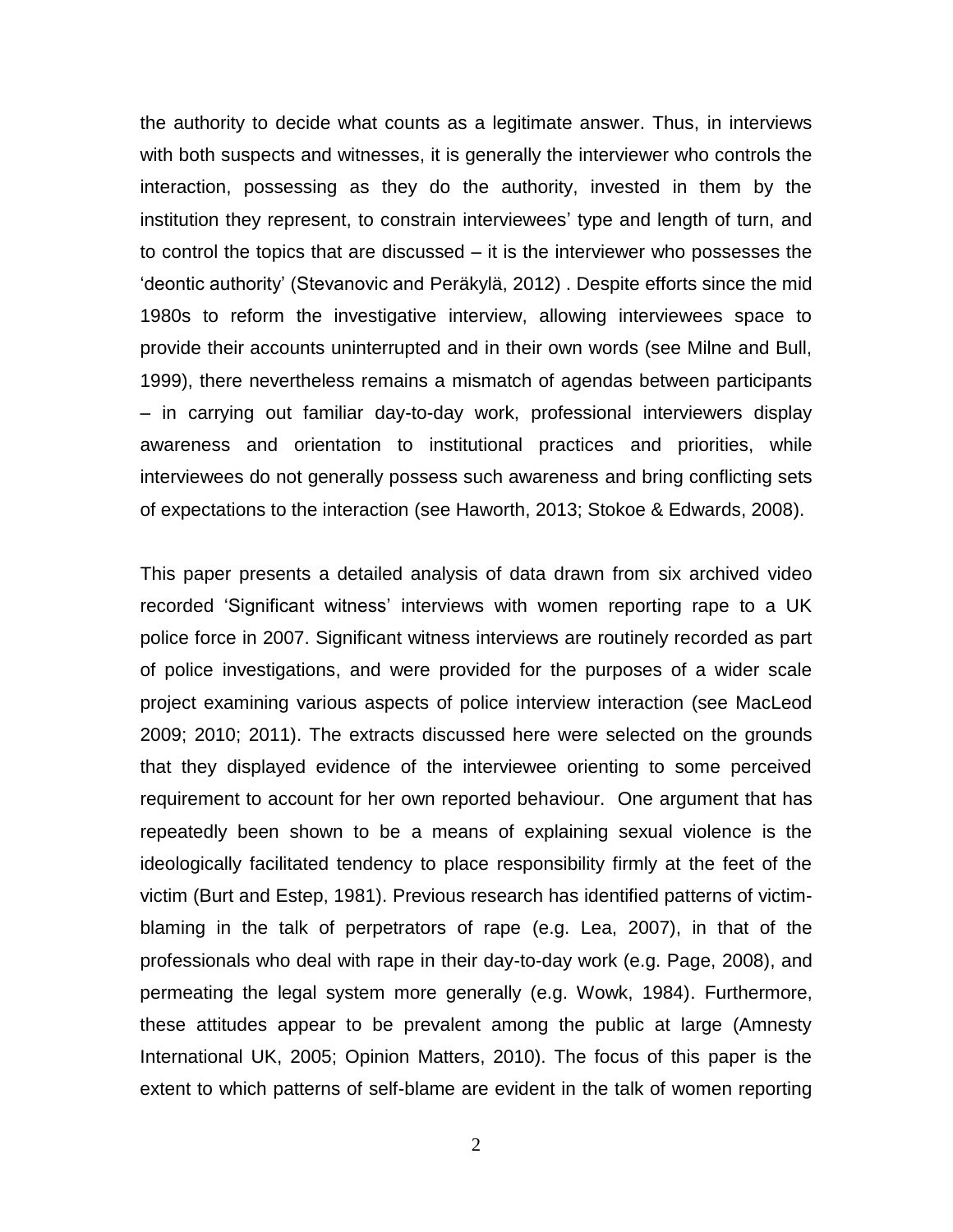themselves as victims of rape, and the extent to which these patterns can be seen to be rooted in pervasive victim-blaming ideology. To this end, occasions when the interviewees can be heard to anticipate and mitigate potential blame implications in their contributions to the on-going talk are isolated and discussed.

In more general terms, this paper aims to contribute to the growing number of analyses that have sought to define and describe police interview discourse (e.g. Antaki, Richardson, Stokoe and Willott, 2015; Benneworth, 2006; Edwards, 2006, 2008; Haworth, 2013; Heydon, 2011; Stokoe & Edwards, 2008). I begin with a technical discussion of accounts, before moving on to give an overview of rape myth as a "common sense" resource. I finish this section with some background to interviewing and the investigation of rape in the UK, before moving on to my analyses of accounts in the interview data, which are organised around a number of familiar themes.

### *1.1 Accounts*

The approach taken here is informed by the assumptions of Discursive Psychology (see Edwards and Potter, 2001). Discursive Psychology concerns itself with how psychological phenomena, such as motives and intentions, are handled and managed in talk, without having to be overtly labelled as such (Edwards, 2005: 259). This paper is concerned with points in the talk where speakers appear to account for their own behaviour. First conceptualised in the work of Austin (1961), accounts "involve talk designed to recast the perjorative significance of action, or one's responsibility for it, and thereby transform others' negative evaluations" (Buttny, 1993: 1). Austin made a distinction between two types of account: excuses, which acknowledge that an action was inappropriate but that the producer was not fully responsible for it, and justifications, which acknowledge responsibility but claim that an action was appropriate given the circumstances. Excuses and justifications are techniques used by speakers to align their behaviour with what is culturally acceptable, thus legitimising it. Both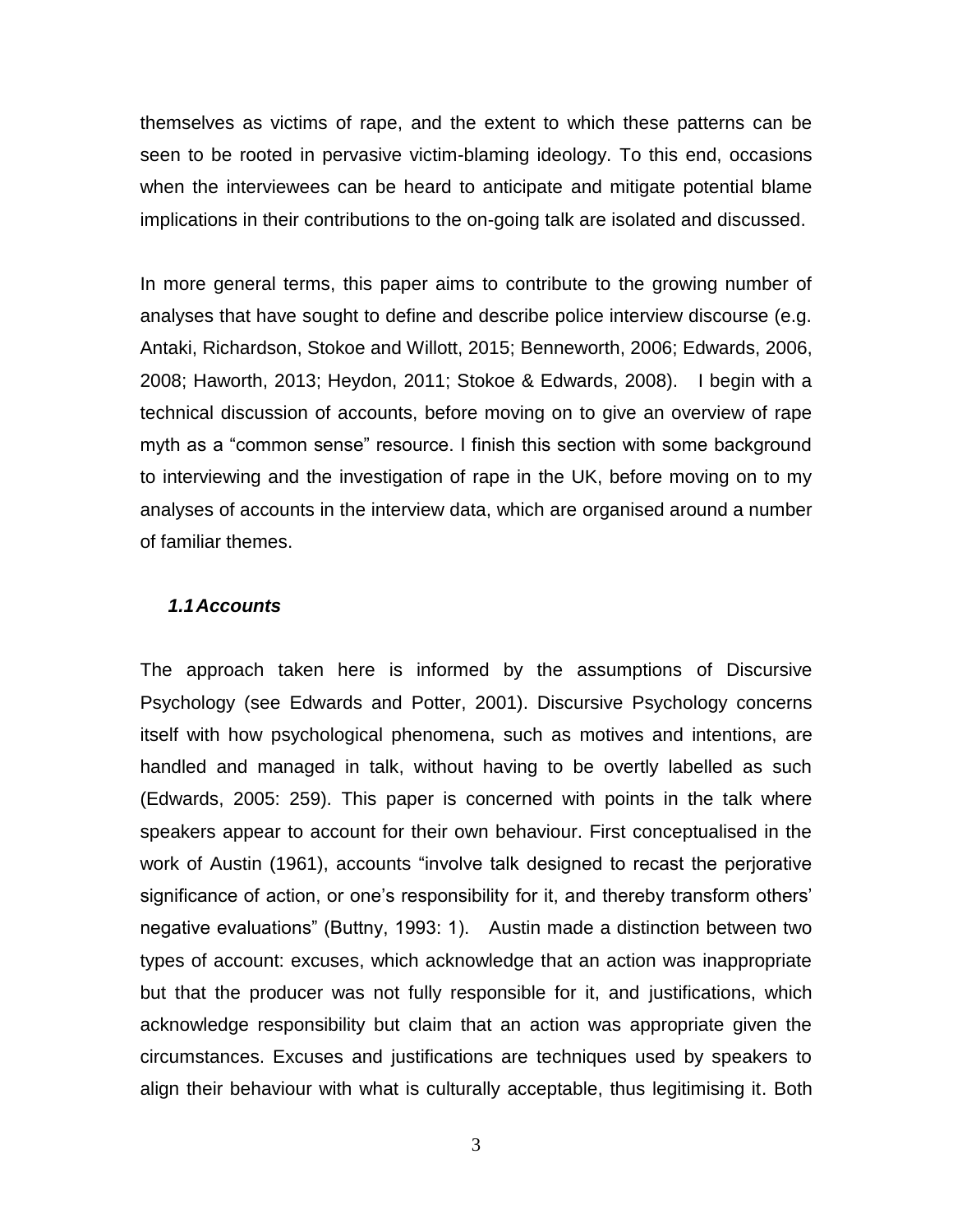types of account have been labelled 'defence components' elsewhere (e.g. Atkinson & Drew, 1979).

Accounts are understood as arising from the "distinctively human capacity to be blamed and to be held responsible for actions" (Buttny, 1993: 2), and indicate a perceived deviation from some shared code of conduct. To focus on accounting is to focus on how language is used to explain events, and the need for an account "typically arises when something problematic or out of the ordinary occurs" (Buttny, 2008: 20). With this in mind, an analysis of accounts can reveal "the nature of the normal" (Potter & Wetherell, 1987:75).

Accounts are a typical component of dispreferred responses, that is, responses that are not oriented to the talk as they were invited to be and are thus structurally marked (see Pomerantz, 1984). Accounts function to avoid negative or critical consequences that might ordinarily be associated with such a response (Potter and Wetherell, 1987: 86), and are "typically constructions of events that imply good reasons for non-compliance" (Edwards & Potter, 1992: 52). Within the context of question-answer sequences, accounts function to explain why the answer set up by the question may not be forthcoming (see Komter, 1994).

Accounts have been discussed elsewhere in the context of sexual refusal (Kitzinger and Frith, 1999) and within courtroom testimony (Atkinson & Drew, 1979; Komter, 1994). In the courtroom context, accounts tend to indicate that the witness anticipates that a question is leading to some blame allocation which they attempt to mitigate when responding to questions which do not appear overtly to accuse the witness. Ehrlich (2007) notes that prosecuting lawyers often anticipate critical assessments of the victims' actions from the defence, and thus often design their questions to elicit pre-emptive explanations for these actions (Ehrlich, 2007: 460).

# *1.1 Rape Mythology: a "common sense" resource*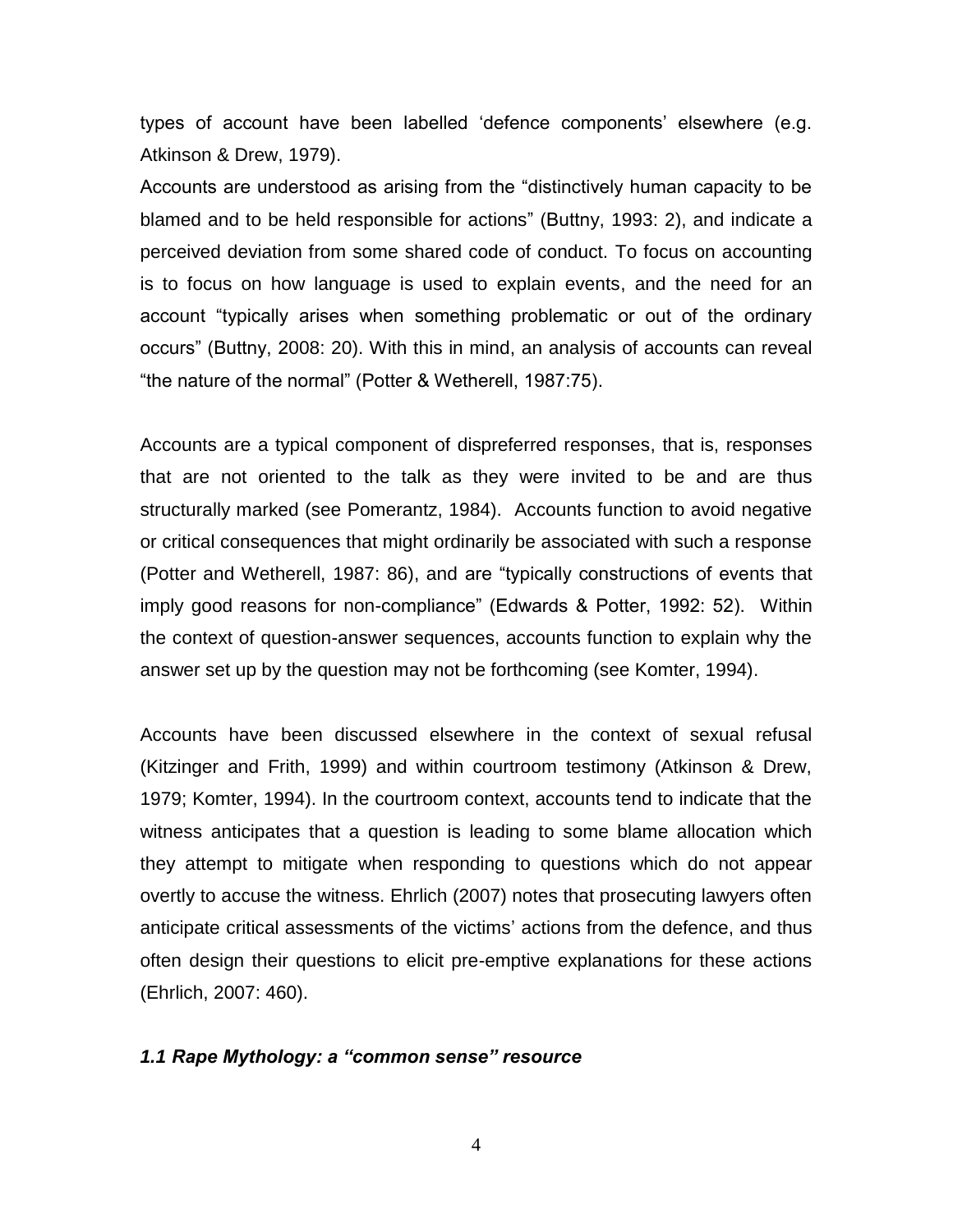Rape myths (Burt, 1980), as beliefs that are used to justify and downplay sexual violence, have attracted much scholarly attention in recent times (see Edwards *et al.*, 2011, for an overview). Rape myths comprise a number of components, of which victim-blaming is central (Anderson and Doherty, 2008; Edwards *et al.*  2011), and is so commonplace that recent research has focused not upon whether it occurs, but on what factors are associated with such attributions (Lea, 2007:495). Victim blaming is generally achieved through suggestions that victims are either provocative or reckless in their behaviour prior to an alleged attack, and/or that their resistance was ineffectual (Anderson and Doherty, 2008; Edwards *et al.*, 2011; Ehrlich, 2001). Factors that have been shown to contribute to victim-blaming include victim's dress, physical attractiveness, previous sexual history, level of intoxication, level of resistance and prior relationship with the perpetrator (see, for example, Anderson and Doherty, 2008; Lea, 2007; Lea and Auburn, 2001).

As well as being evident among sizeable portions of the general public, recurrent patterns of victim blaming have been identified in the accounts of perpetrators of sexual violence as a means of defending their actions (e.g. Lea and Auburn, 2003; Scully and Marolla, 1984; Wood and Rennie, 1994). Furthermore, similar attitudes abound among professionals who deal with rape victims and perpetrators (Jordan, 2004; Lea, 2007; Maier, 2008; Page, 2008), and it has been demonstrated that the police in particular may cause the revictimization of women through victim-blaming questions, such as those relating to clothing, use of alcohol or drugs, appropriate resistance, prior relationship with the suspect, and alleged provocation (Jordan, 2004; Maier, 2008). Thus, it has been recognised that rape myths are instrumental in exposing rape victims to what has been termed "rape of the second kind" (Matoesian, 1993), "secondary rape" (Anderson and Doherty, 2008), or "judicial rape" (Lees, 1993), and are one of the central concerns in terms of the widening justice gap. This paper represents a systematic examination of how rape myths operate in the talk of victims themselves (see also Weiss, 2009).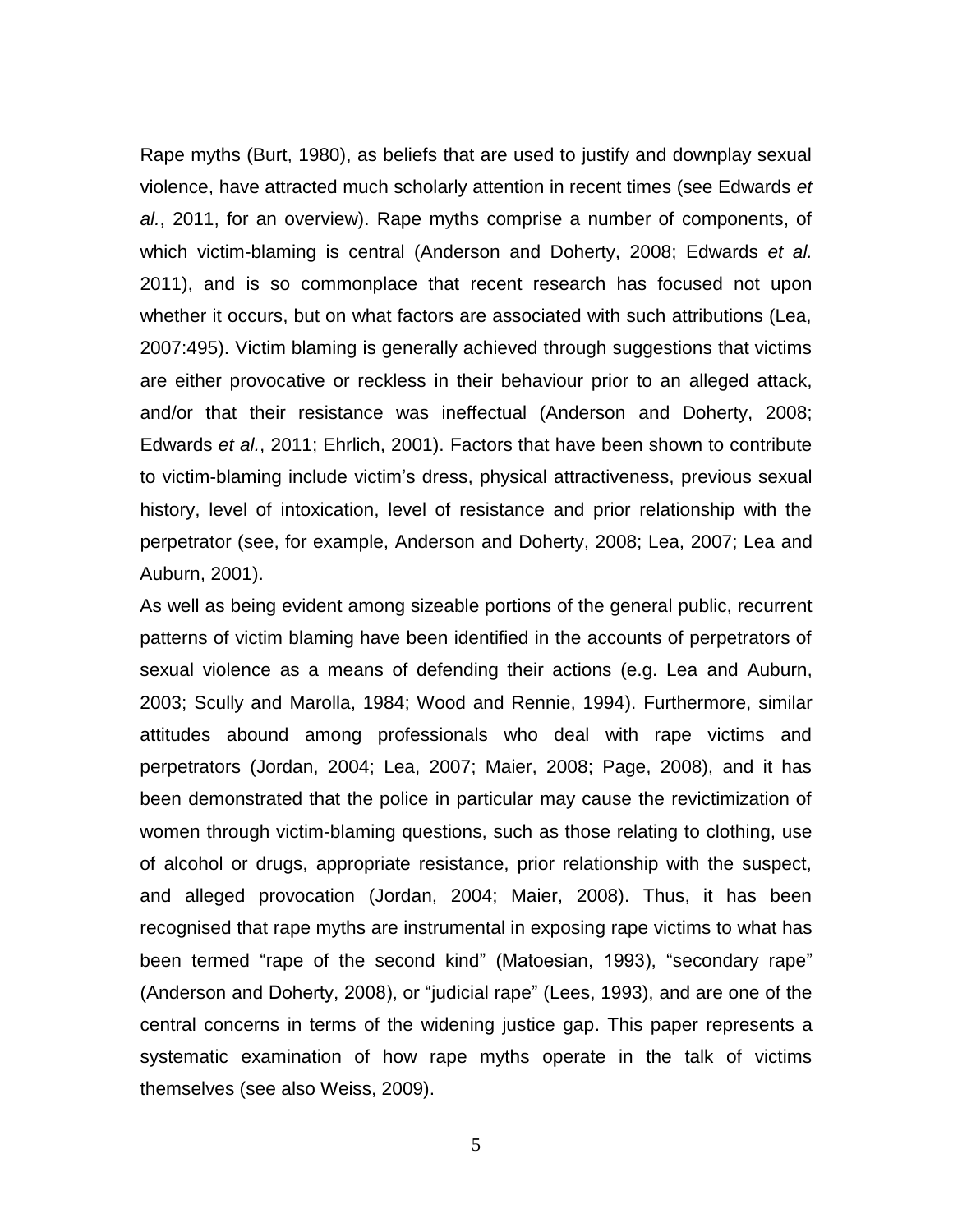Rape myths provide a "common sense" resource for making sense of rape incidents (see for example Anderson, 1999; Edwards *et al.* 2011; Gavey, 2005; Ryan, 2011), and the notion of "victim-blaming" has thus assumed a key position in the psychological literature (Lea, 2007:495). The role of rape myths as "practical ideologies" (Wetherell *et al.,* 1987) has also been scrutinised, with the observation that they function to explain and account for sexual violence, rendering social actions intelligible (e.g. Lea and Auburn, 2001). Efforts have been made to address the potential negative effects of such assumptions within the UK justice system, and the next section moves on to a brief discussion of these efforts.

#### *1.2 UK Rape Legislation*

The public outcry that resulted from the BBC TV Panorama screening of the flyon-the wall documentary "A Complaint of Rape" in 1982, which showed three officers interrogating and ridiculing a mentally ill rape victim, led to a Home Office circular recommending that rape victims be treated with tact and sensitivity, and that medical examinations take place in a clinical environment soon after the rape, with a female doctor where possible. Initiatives introduced since the early 1990s, such as specially designed training courses for officers who deal with rape claimants and the provision of medical examination suites, have been shown to improve the experiences of individuals who decide to report (Gregory and Lees, 1999). However, more recent reviews (e.g. Stern, 2010) have suggested that there are still a number of areas to be addressed, that procedures for taking a victim's statement in rape cases should be "revisited as a matter of urgency" (HMCPSI/HMIC, 2007:82), and that there are still serious problems with the progression of reported rapes through the justice system (Hester, 2013).

The models of interviewing in use by UK Police forces over the past twenty-five years arose indirectly as a result of the Police and Criminal Evidence Act (PACE)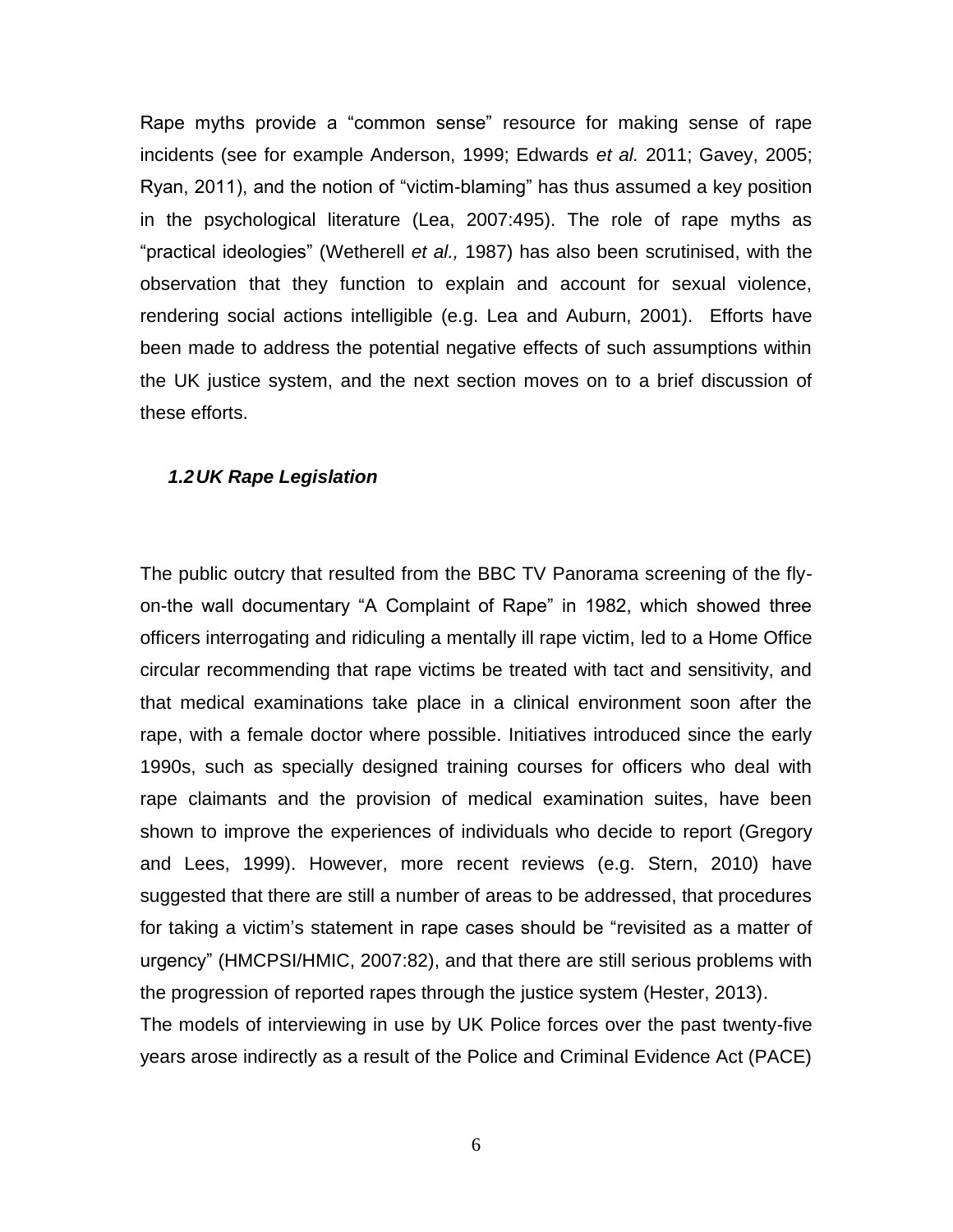of 1984, and the associated rolling out of the  $PEACE<sup>1</sup>$  model as a basis for training interviewing officers in 1993. While this led to a significant decrease in the number of miscarriages of justice occurring as a result of poorly conducted suspect interviews, interviews with victims and witnesses remained flawed, on the grounds that many officers assumed that the interviewing of a co-operative and competent adult witness required little specialist skill (Savage & Milne, 2007). A new training package, designed specifically for the interviewing of "significant witnesses" (including rape victims) and using the Enhanced Cognitive Interviewing model (Milne & Bull, 1999), was developed and rolled out following Association of Chief Police Officers (ACPO) recommendations in 2002. The phased interviewing model is intended to give the witness maximum control of the interaction, with them being allowed to provide an uninterrupted free report before any questioning takes place. The interview is video recorded, and as of 2011 an edited version of the recording can stand in for the victim's direct examination at a subsequent trial.

A number of documents published by the UK government in recent years have recognised the significance of rape myths in determining the outcome of investigations and trials, and make suggestions for the introduction of expert evidence in this regard (e.g. OCJR, 2006). Furthermore, recent police training initiatives have made some attempt to dispel these harmful and ungrounded assumptions. Against this backdrop, where victim-blaming remains a cultural norm but is increasingly flagged as problematic through policy documents and training, I move on now to focus specifically on how such issues are treated in police interview talk.

## *2. Accounts in significant witness interviews*

 $\overline{a}$ 

 $1$  A mnemonic for the recommended phases of the interviews: Plan & prepare; Engage & explain; Account; Closure; Evaluation.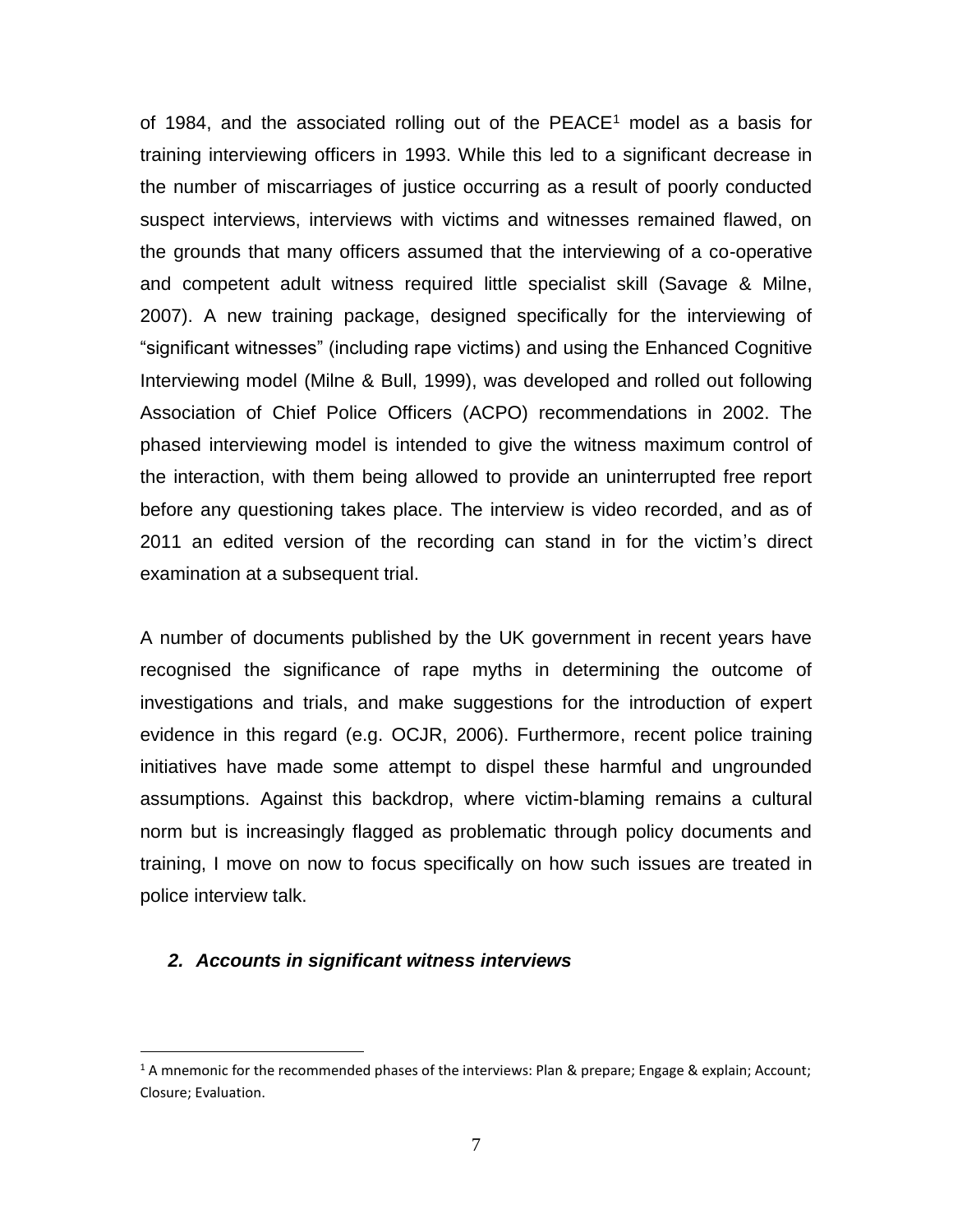Analysis of the police interview data uncovered numerous examples of accounts in women's talk, which were identified as belonging to a number of key thematic categories. These can arguably be mapped directly onto existing dominant patterns of victim blaming. Each of these themes is examined in detail below, with reference to specific examples from the data.

## *2.1 Reckless Behaviour*

The idea that women provoke rape through their behaviour is a well-established component of rape mythology, and among the types of behaviour women have tended to be called to account for in this context is a perceived reckless lack of caution, leading to the construction of some failure on the victim's part to prevent the attack (e.g. Burt and Estep, 1981). Constructions of victims as wilfully reckless allow for an interpretation of them as accountable and contributing to their own vulnerability. Far from being objective and evidence-based, beliefs about hazard and risk are highly reliant on culturally normative assumptions about individual responsibility. In the extract below, taken from the early stages of Emily's interview, the interviewer produces a request for a detailed description of events, with the designated starting point of "from the moment you were dropped off" (in all extracts, *IR* refers to the Interviewer while *IE* refers to the Interviewee).

## *Extract 1: "Emily"*

| 1510 | IR: | right.                                                 |
|------|-----|--------------------------------------------------------|
| 1511 |     | (0.5)                                                  |
| 1512 |     | so can you just describe to us $(0.4)$ um from the     |
| 1513 |     | moment you were dropped off (.5) from that point on    |
| 1514 |     | $(0.4)$ describe what happened.                        |
| 1515 |     | (1.9)                                                  |
| 1516 | IE: | uh:: well I got to- (.) my sister in law phoned me     |
| 1517 |     | $(0.7)$ she was only just getting in to a taxi $(1.8)$ |
| 1518 |     | she- I said I'd wait for her outside Lunar where the   |
| 1519 |     | bouncers were and (0.3) there's a lot of (2)           |
| 1520 |     | syllables) police cars up and down there so I thought  |
| 1521 |     | I'd be safe there you know (1.8) and he dropped me     |
| 1522 |     | off on the other side of the road near Mexico Mick's?  |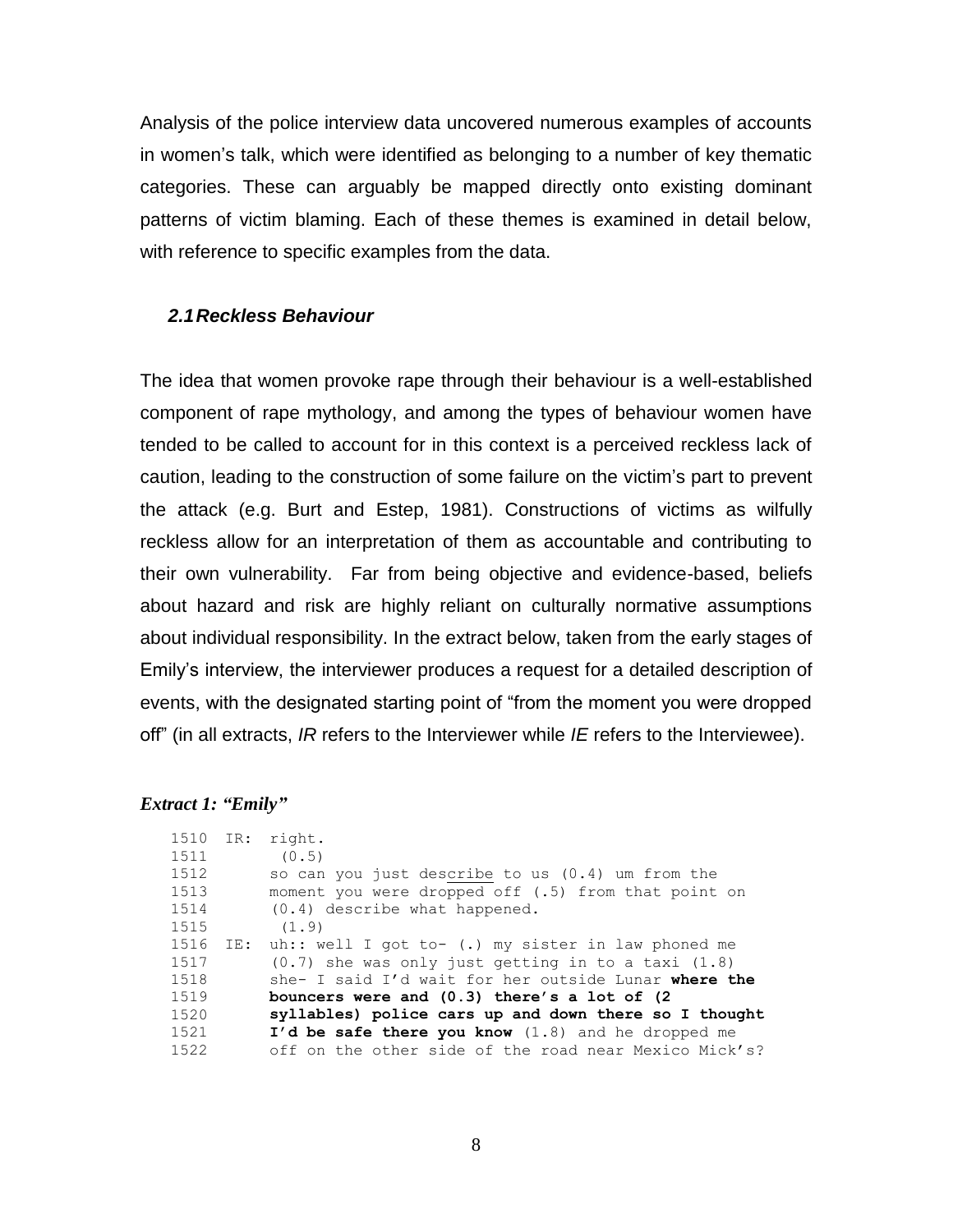The 1.9 second gap before Emily responds indicates that she may be experiencing some trouble in giving the preferred response. Prefacing her answer with "well-" is another indicator that the upcoming answer may not quite match the question (Schegloff & Lerner, 2009). Rather than starting at the point designated by the IR's question, Emily instead begins her description some time earlier in the evening, and as her answer unfolds it becomes clear why she does so, as this allows her to provide an account of *why* she was dropped off at this location – despite this information not having been requested by the IR. Emily anticipates and fulfils a requirement for self-explanation. Space – in the form of a 1.8 second gap - is left for the IR to display shared understanding in this matter after 'you know' on line 1521, but the IR does not do so. To interpret Emily's turn as relevant to the ongoing talk, we must accept that the presence of police and bouncers equates to a safe place; further, we must accept that it was her responsibility to select a safe place to wait. Emily constructs her decision as a "responsible" one, pre-empting any accusations of "reckless" behaviour. Had she chosen to wait for her sister-in-law in an isolated place with no police or bouncers, the implication might be, she could potentially be held accountable for the consequences.

The next extract is taken from the questioning phase of Becky's interview, after she has provided her free report detailing how a house guest had entered the room where she and her partner were sleeping and raped her. The IR requests a description from Becky about one particular aspect of her narrative – a chair that her partner had wedged against the bedroom door before they went to bed, and that Becky subsequently moved prior to the attack Parts of Becky's responses suggest that she anticipates her actions to be interpretable as leading to some responsibility on her part for the events that followed.

#### *Extract 2: "Becky"*

842 IR: tell me about this chair (0.2) [what's] 843 844 IE: [**I] don't know why he'd done**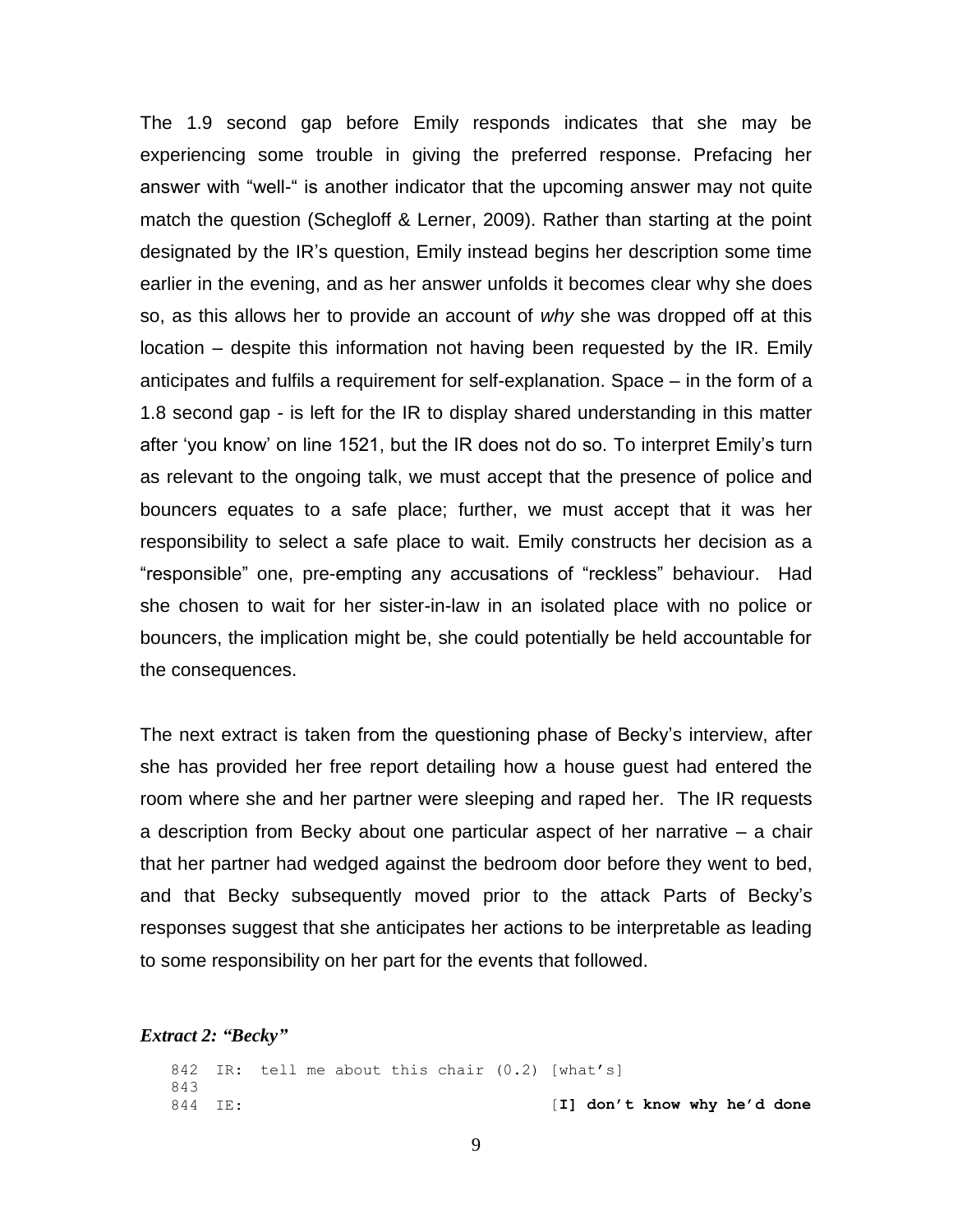845 846 847 848 849 850 851 852 853 854 IR: mmm 855 856 IE: but he'd actually propped it against the door (.) so it was 857 939 IR: °mmm° (7.3) you've gone back into the bedroom (1.4) did you 940 941 942 IE: **I'd moved it back to where it normally goes before I'd gone**  943 944 945 946 947 948 949 IR: =  $\degree$ mm  $\degree$  = 950 IE: **=in the first place to be fair so I d- I just put it back**  951 **it** (.) um (0.7) I just remember he picked the chair up and put it on the back of the door. (0.3) so that if anybody tried to get through the door (1.3) then obviously the chair would knock over but I •hh **it didn't really dawn on me til today (.) why he did it.** (0.9) and then after- this morning when- obviously everything had happened (0.6) he just said to me "why was the chair not there?" (0.6) and I said **"well I moved it when I went to the toilet**". (2.6) (2.0) like (0.2) it was covering the door. *[around 80 lines omitted – discussion of layout of bedroom etc.]* do anything with the chair (.) when you'd gone back into the bedroom? **to the toilet to be able to get out of the door.** (0.2) so I just left it where it was. (0.4) **I didn't (0.3) I c- I didn't know why it had been put in front of the door,= where it belonged.**

The IR's first question elicits a descriptive account of the events surrounding the chair. Becky's response suggests she has heard the question as relating specifically to the chair's movements prior to the rape, but also takes the opportunity to ensure that blame is not attributable to her on the grounds of recklessness, given that she was unaware of the purpose of the barricade. She produces the negative statement "I don't know why he'd done it" on line 844, before describing her partner's action "put it on the back of the door" on lines 846-847, and then postulating a likely motivation for this action "so that if anybody tried to get in...". Such "negative observations" announce that the speaker has perceived a relevant absence (Schegloff, 1988; Sacks, 1992). Despite producing the explanation, she frames her own understanding of his motivation at the time as problematic but as becoming clearer in the intervening period, "didn't really dawn on me til today why he did it", on line 848. She then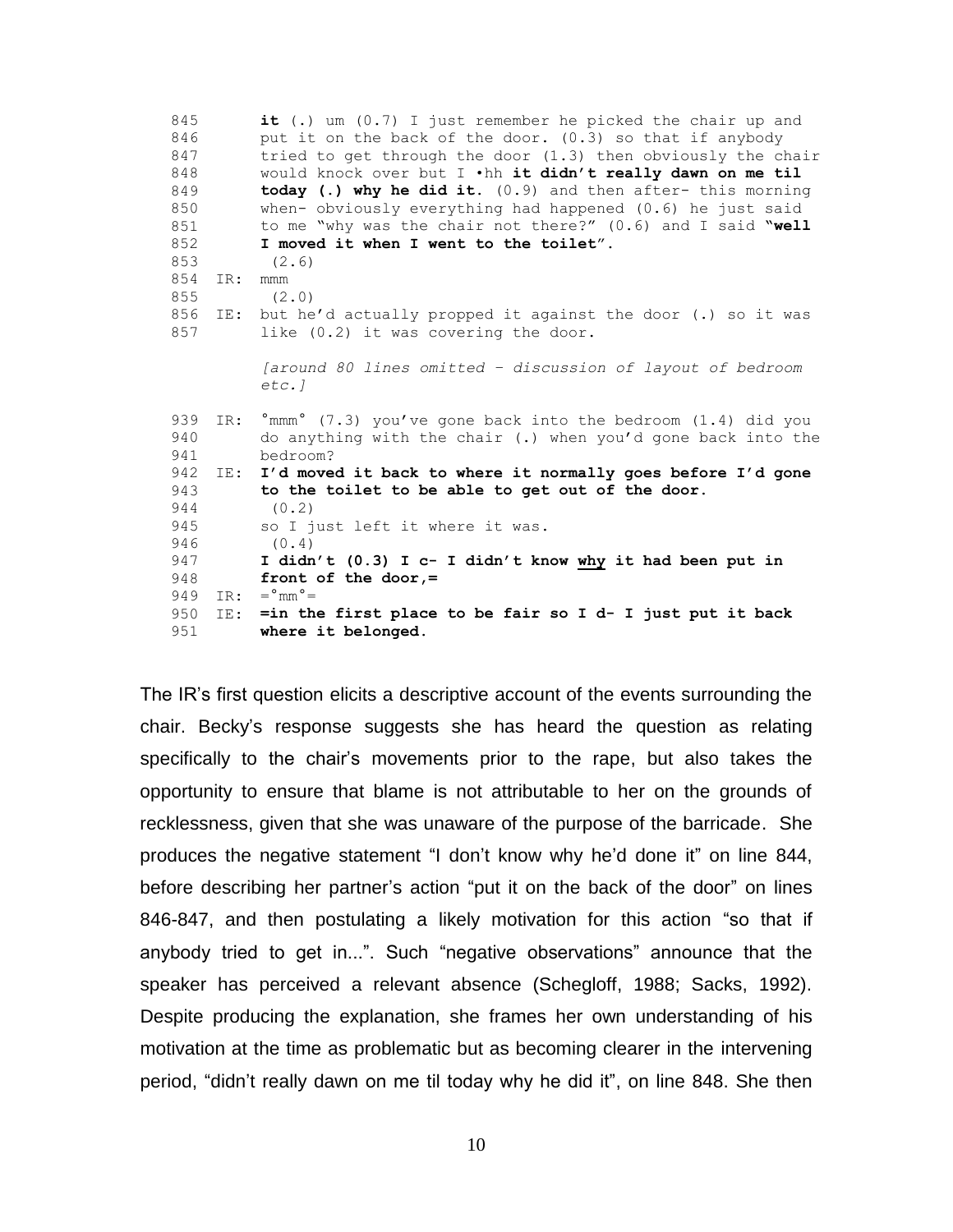formulates a reported conversation between herself and her partner to reiterate the contrast in their respective understanding of the significance of the chair on lines 850-852. In the face of a 2.6 second gap, a minimal response from the IR, and a further 2 second gap, Becky continues with a wholly descriptive summary of what her partner had *actually done* with the chair on lines 856-857, potentially arising from an awareness that her answer is insufficient generated by IR's non self-selection. When asked on lines 939-941 whether she had done anything with the chair on returning to the bedroom – a yes-no interrogative – she does not provide a type conforming response but instead a description and a reiteration of her account "I didn't know why it had been put in front of the door". Becky's use of "so", makes a causal connection between her defence and a further repetition of her action "I just put it back where it belonged" – note that the inclusion of the evaluation "where it belonged" reinforces Becky's justification of her action. Her production of these accounts suggests an anticipation of a potential construal of her behaviour as contributing to the events that unfolded. The unspoken implication here seems to be that her partner's motivation for placing the chair against the door can, in hindsight, be easily interpreted as based on his suspicions about the possibility of the suspect attempting to gain entry during the night. Becky's failure to realise his motivation at the time therefore provides her with a basis for her justification for returning to the chair to its usual place – implying that, had she been aware of her partner's motivations, replacing the barricade would have been the "common-sense" course of action.

Both these extracts demonstrate interviewees' awareness that their engagement in particular behaviour could, given the cultural context, potentially be construed as contributing to a subsequent attack, and that particular courses of action are therefore likely to lead to them being viewed as reckless and blameworthy. Both these extracts are examples of justifications rather than excuses, in that they provide support for why the actions were appropriate, given the context. Emily's decision to wait alone in the area outside the nightclub was "appropriate" given that there were "bouncers" and "a lot of police cars there". Becky's decision to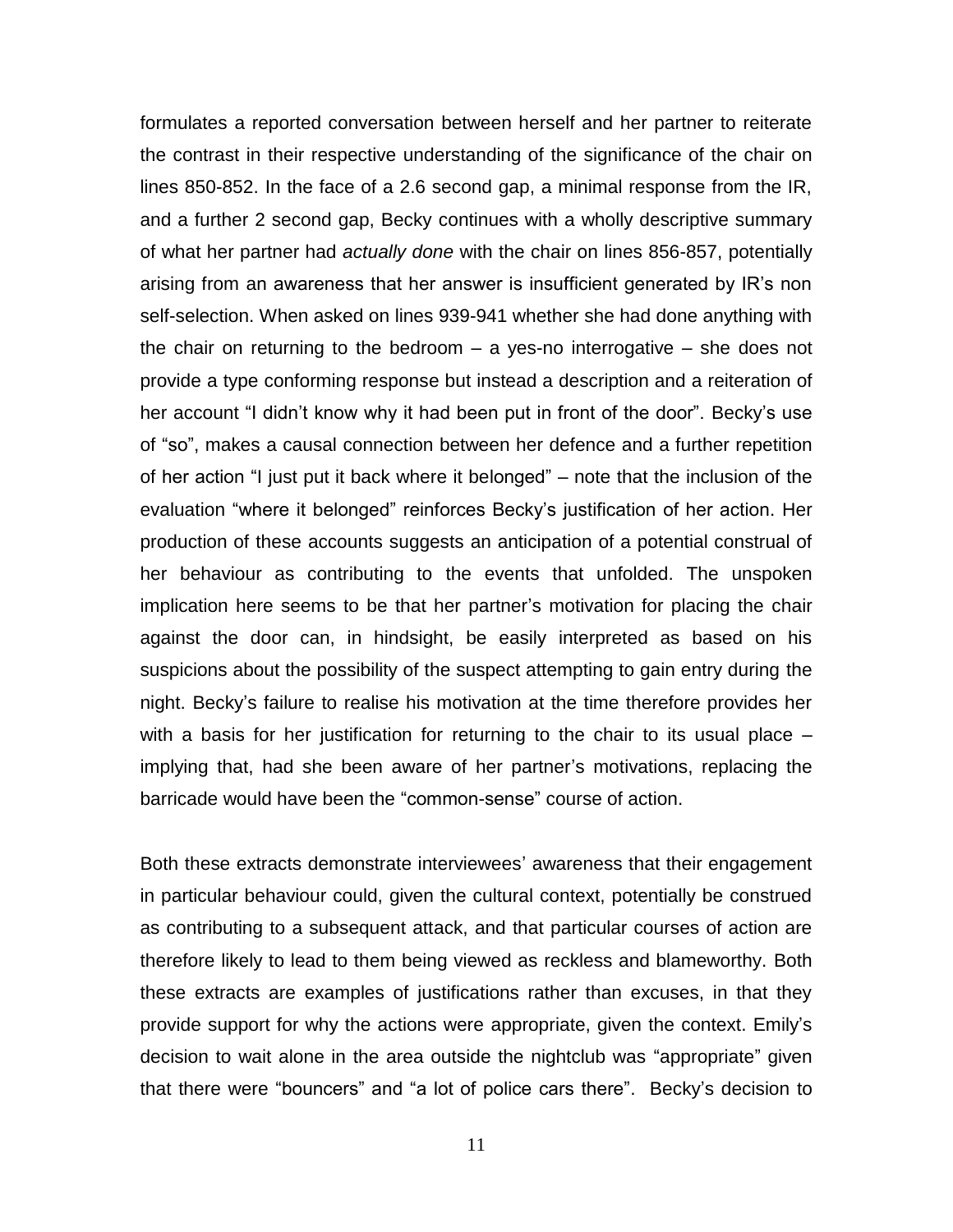remove the chair from the back of her bedroom door was "appropriate" given that she "didn't know why it had been put [there] in the first place". It is fitting here to mention the significance of contextual knowledge in the formation of accounts. The fact that both Becky and the IR are in possession of the knowledge that the rapist entered Becky's bedroom through the door is arguably crucial. According to prevailing discourses around rape, women in their own homes in the company of their partner are not at risk; women alone outdoors at night are. However, the shared knowledge about what ultimately transpired has added another contextual layer to Becky's talk, meaning that she, like Emily, is motivated to provide an account for her actions: she orients to the shared knowledge, interprets an expectation for a justification of her behaviour, and produces her account accordingly.

#### *2.2 Drugs and Alcohol*

A more specific aspect of interviewees' behaviour for which they produced accounts was their consumption of drugs and/or alcohol. As discussed earlier, it has been established that this is a significant factor in attributing behavioural blame to a victim of a rape, with intoxicated women tending to be held more responsible than non-intoxicated women (e.g. Anderson, 1999). Women's socalled "binge drinking" has been conceptualised as one example of perceived flouting of gendered expectations within the UK context (Skeggs, 2005), with the media positioning it as a threat to the state of the nation as well as to young women (Skeggs, 2005). Furthermore, victim intoxication has been shown to be a factor in decisions made within the criminal justice system (Gibb *et al.*, 2005, in Lovett and Hovarth, 2009). The relationship between voluntary intoxication and capacity to consent is an important legal point - the Sexual Offences Act 2003 defines consent as "if he [sic] agrees by choice, and has the freedom and capacity to make that choice", and in one high profile 2007 appeal against a rape conviction, the judge ruled that "if, through drink...the complainant has temporarily lost her capacity to choose whether to have intercourse on the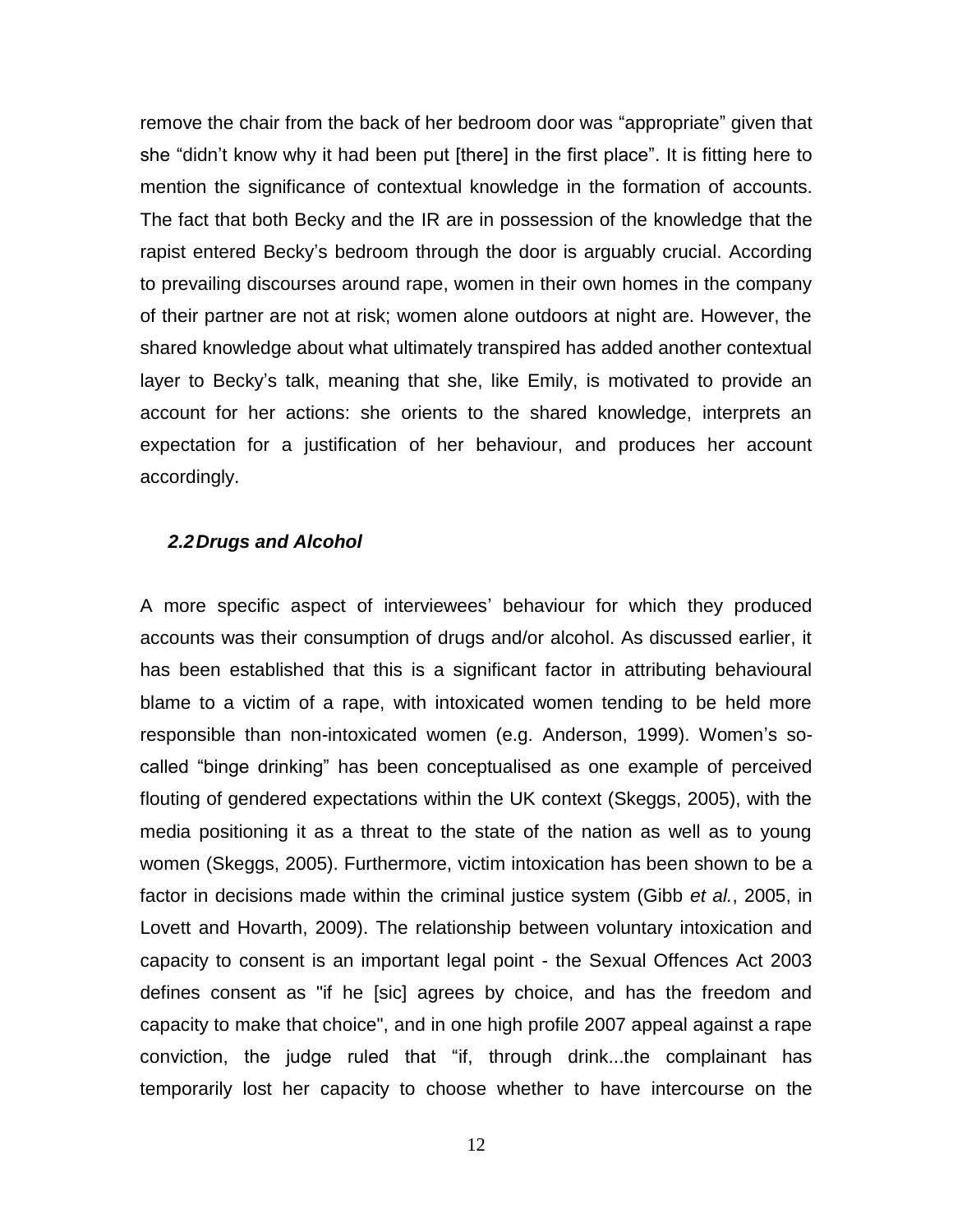relevant occasion...she is not consenting, and...this would be rape" (R v Bree [2007] EWCA Crim 256).

The next extract shows Angela anticipating a requirement for an explanation of her actions of continuing to drink, in the absence of any explicit request for such. Angela and the IR have spent the previous twenty-five turns discussing the drinks she consumed on the evening she was attacked. "Steve" is the pseudonym of the suspect.

#### *Extract 3: "Angela"*

|     | 169 IR: and who bought you those?                             |
|-----|---------------------------------------------------------------|
|     | 170 IE: Steve.                                                |
|     | 171 IR: had you asked for them?                               |
|     | $172$ IE: no (.) told him (.) quite a few times I didn't want |
| 173 | no more to drink cos I know (.) .shih how far to              |
| 174 | push myself (0.5) cos I have to get up with the               |
| 175 | <b>kids in the next day</b> 'nd $\bullet$ shih $(4.0)$ hhh    |

It appears from the IR's turns on lines 169 and 171 that she may be pursuing an agenda of establishing some pre-meditation on the part of the suspect, and she succeeds in drawing out and fixing on the record that it was indeed the suspect who had bought the drinks for Angela. However, the question on line 171 is also worthy of further comment. In order for this question to be heard as relevant, we must assume that there is some institutionally salient distinction between actively *requesting* and passively *accepting* more alcohol. In response, "Angela" elects to provide more information than the IR's turn requires, qualifying her "no" response with an account. Again, rather than improving the descriptive adequacy of her answer, the additional information displays an anticipation that it may not be interpreted as sufficient to have merely not "asked for them", and that she expressly *refused* drinks puts her perceived credibility in a better position, and mitigates potential blame allocation. The inclusion of information about her children does further work in constructing an identity for herself as a responsible individual.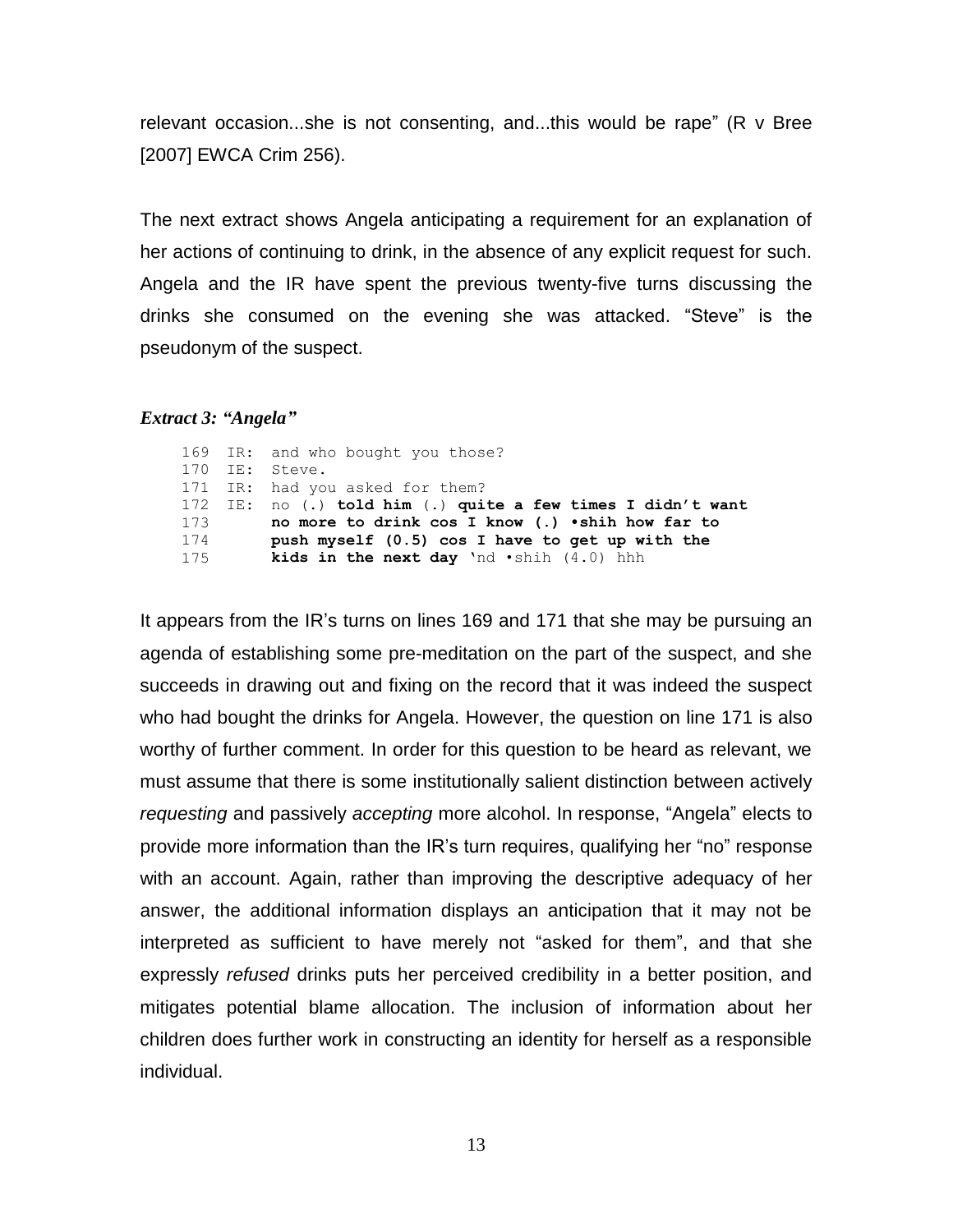Further evidence of an orientation to prevailing attitudes about the relationship between alcohol and rape appears in the following extract, which appears some time later in Angela's interview. The participants have been discussing the matter of Angela's prescribed medication and its interaction with alcohol.

#### *Extract 4: "Angela"*

|     | IR: e: rm what kind of (.) effect does that h- have on you     |
|-----|----------------------------------------------------------------|
|     | healthwise?                                                    |
|     | (1)                                                            |
| IE: | I get drunk very easily (0.5) takes me about two or            |
|     | three days to $(.5)$ pick myself up I've been out and          |
|     | had a good drink $\bullet$ shih (4) I tend to drink coke after |
|     | about eleven o'clock • shih                                    |
|     | $($ .)                                                         |
| IR: | so why didn't you go on the coke this time?                    |
| IE: | cos he was persistent: "ave a drink, ave a drink (.)           |
|     | ave a drink". $\cdot$ shih (0.2) and I thought well what       |
|     | harm can it do it's my ((family member)) it's like             |
|     | family .shih                                                   |
|     |                                                                |

In contrast to the previous extracts, the account here *is* actively pursued by the IR in her turn on line 664. This turn can be interpreted from two quite different perspectives. Firstly, there is a possibility that, having established the effects on Angela of mixing alcohol with prescription medication on lines 656-661, the IR is motivated by a requirement to draw out confirmation about the suspect's involvement in Angela's level of intoxication. An alternative interpretation is that the IR is relying on an aspect of the traditional victim-blaming framework. Negative interrogatives in general are used to "frame negative or critical propositions" (Heritage 2002: 1432), and negative "why" questions in particular have been described as performing an important ideological function, in that they express surprise or conflict with the proposition (Ehrlich, 2001:83), and indicate that the proposition "does not accord with common sense and is, thus, possibly inappropriate or unwarranted" (Bolden and Robinson, 2011: 94). Thus, in the extract, the IR frames the drinking of soft drinks as the *expected* course of action given the circumstances, and thus requests an explanation from Angela as to why she instead continued to drink alcohol. It is of interest to examine Angela's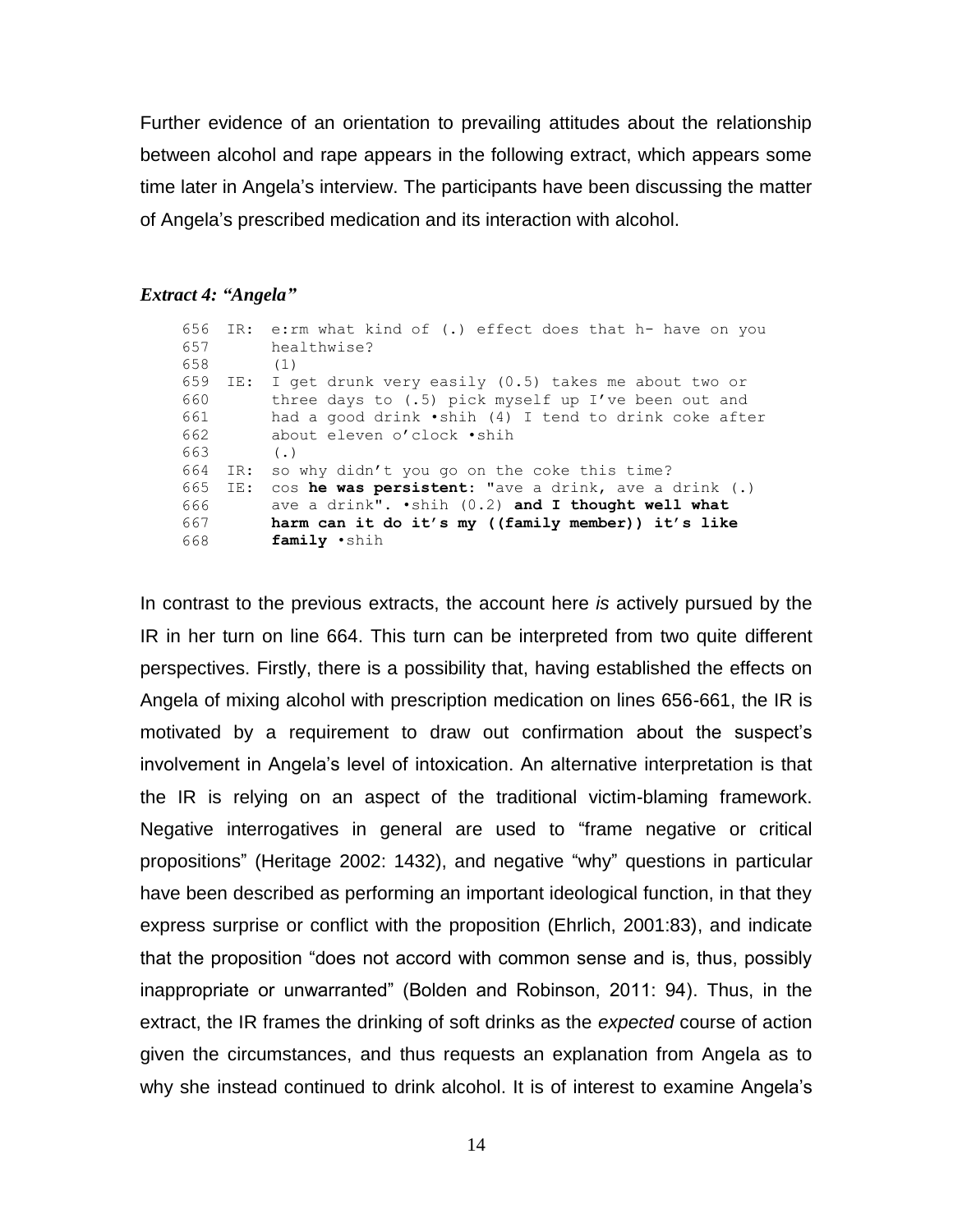account for accepting more alcoholic drink. From the inclusion of her reported thought "well what harm can it do it's my ((family member)) it's like family", we can draw the "common sense" inference that one's family members are to be trusted, and that putting oneself in a vulnerable position (e.g. by drinking large quantities of alcohol) is less "risky" behaviour in their company than in that of strangers. Put another way, we might consider "safety" as being a categorybound predicate associated with the membership category of "family" (Watson, 1978). This maps directly onto the next theme uncovered by the analysis.

## *2.3 Prior relationship with the suspect*

Since a decision to prosecute and convict an individual for rape often relies purely on the issue of consent, any familiarity or affection between the parties is often treated as a potential threat to the credibility of a victim's claim of rape. Conversely, any pre-existing hostility between the parties can also work to the victim's disadvantage, leaving her account vulnerable to accusations of fabricating a story out of malice (Jordan, 2004). The gradual acknowledgement from the 1980s onwards that the majority of rapes are perpetrated by men known to their victims represented a serious challenge to normative understandings of heterosexuality. These understandings – based on assumptions of male agency and female passivity – have provided "the perfect cover story for rape" providing the defence that what transpired was "just sex" (Gavey, 2005). Furthermore, prior familiarity with the suspect continues to be a factor in the treatment of rape cases by the judicial system (Maier, 2008). In the following extract, Ellen displays awareness that her existing relationship with the perpetrator 'Matthew' – with whom her partner shares a house – might be considered to require an explanation.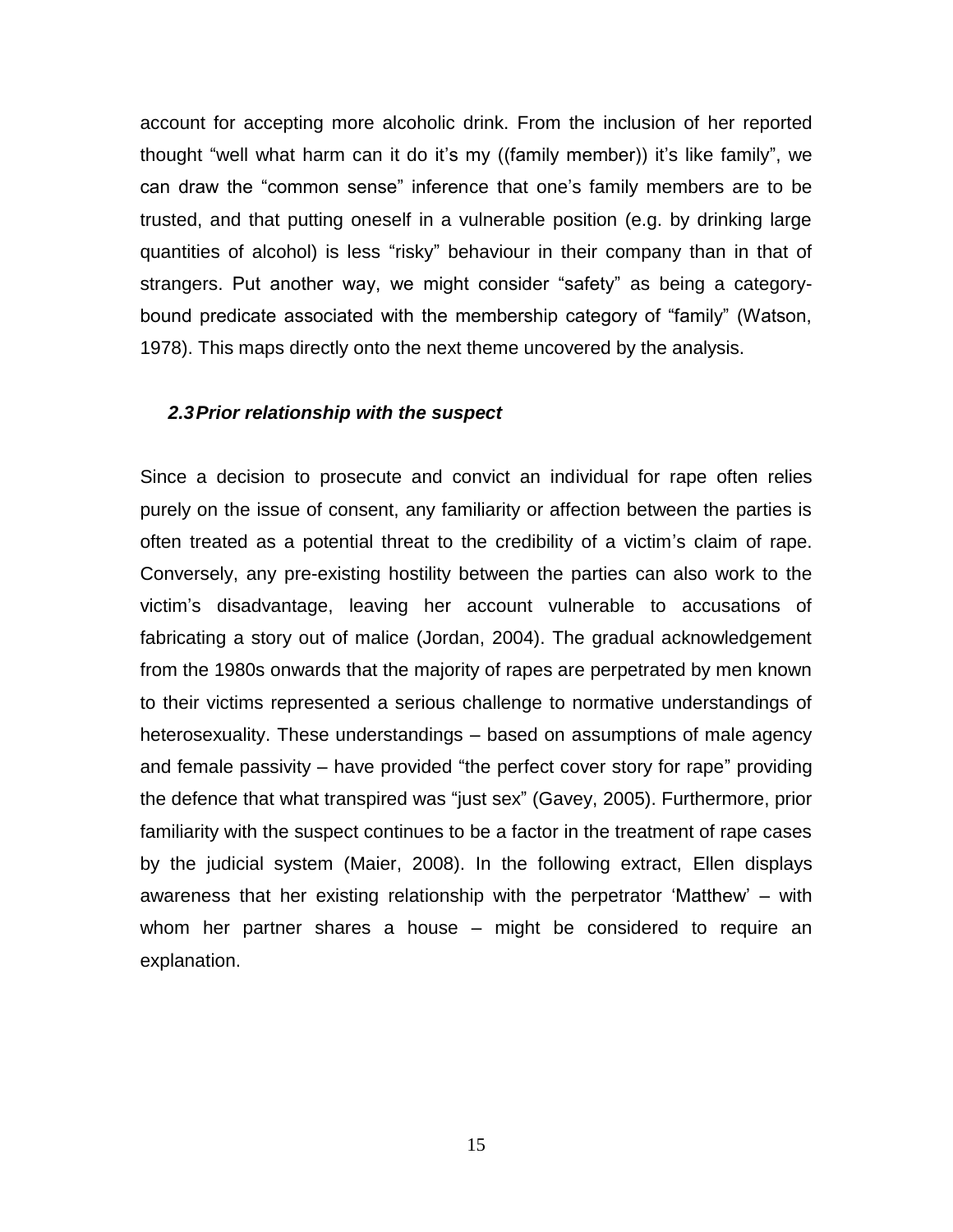#### *Extract 5: "Ellen"*

```
1119
IR:
d- do you ever sit an- and chat with Matthew in any 
1120
1121
1122
IE:
yeah (.) [a lot-]
1123
IR:
1124
IE:
all- a- a lot a lot there's a lot of time there's 
1125
1126
1127
IR:
has he ever said anything to you:
1128
1129
IE:
((shakes head)) never.
1130
IR:
like inappropriate o:r,
1131
IE:
never. 
1132
1133
IR:
never? ((IE shakes head)) (2.4) right.
          depth?
          (0.6)
                    [you do]
          just me and him in the house.
          (2.5)(1)
          (1)
```
It is clear from Ellen's first turn on line 1122 that she intends to produce an account for her affirmative response to the question of whether she ever "chat[s] with Matthew in any depth". A requirement for such an account is hearably shared by the IR, who produces an overlapping repair on line 1123 specifically geared towards eliciting further explanation. Ellen goes on to produce her account on lines 1124-1125 despite her first attempt on line 1122 being halted by the IR's overlap. The account is clearly an answer to a projected "next" question (Atkinson and Drew, 1979) – in this case, *why* she "sit[s] and chat[s] with Matthew...". In response to the question "has he ever said anything to you" (line 1127) Ellen produces her response "never" on line 1129 before the interviewer has furnished her with the more specific detail "like inappropriate" on line 1130, suggesting a shared understanding of what *sort* of "anything" would be relevant in this context. Thus, the assumption that one might expect some degree of sexual aggression, albeit verbal, from a man who goes on to commit rape, is part of a socially constituted repertoire on which both parties rely. On a related theme, the data reveal an assumption that women should somehow be able to distinguish rapists from non-rapists, and read such a categorisation from their behavioural or verbal signals. Interviewees often display an awareness that they run the risk of being accused of "leading on" their attacker if they are presumed to have been overly familiar with him prior to the alleged rape, and of being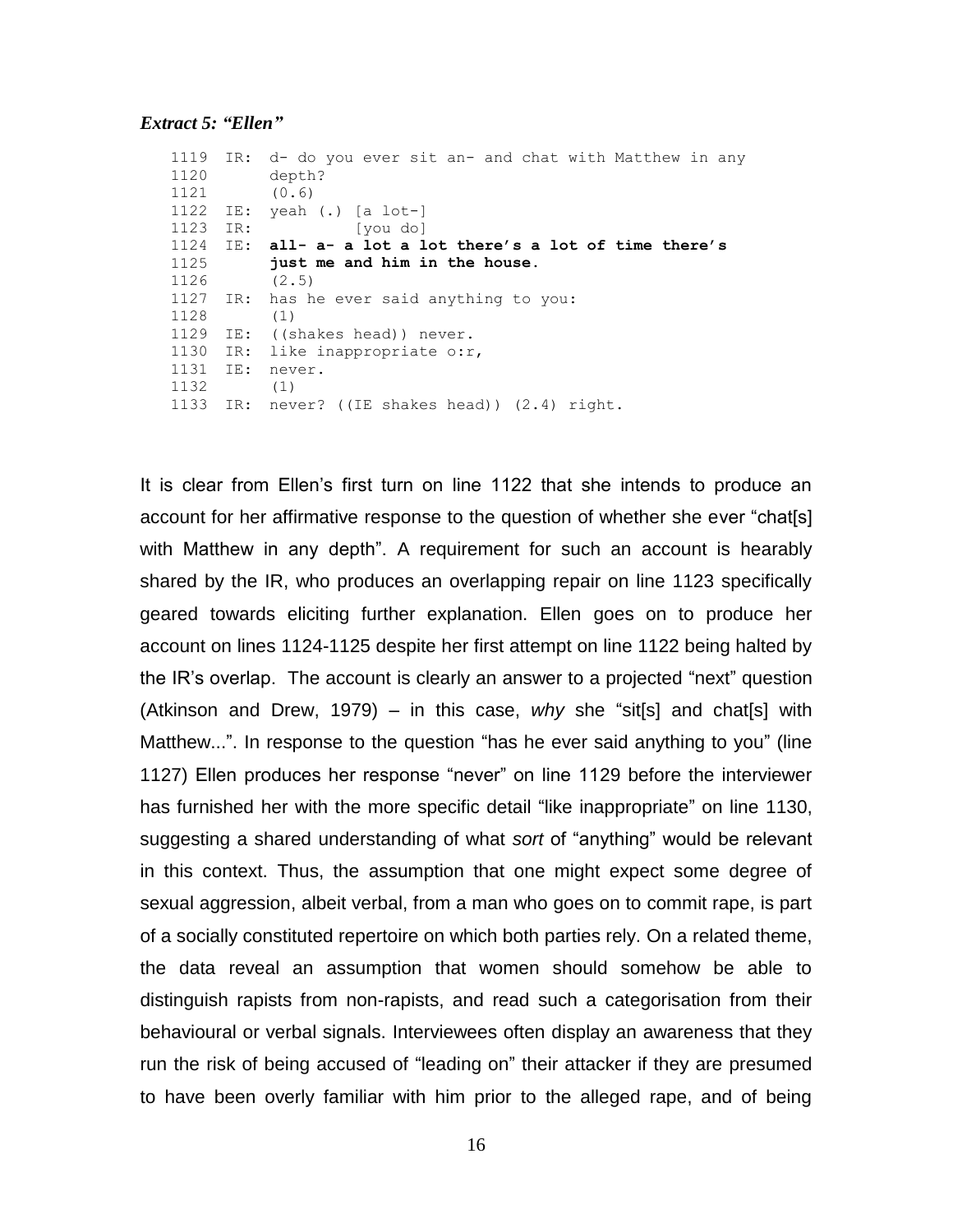negligent and irresponsible if they have failed to interpret their attacker's pre-rape behaviour "correctly". One way in which this is accomplished is through the production of accounts that address projected blame-implicative questioning on these bases. We return to Angela's discussion of her interactions with the suspect earlier in the evening for another example of this in action.

#### *Extract 6: "Angela"*

```
186
IR:
alright •hh you were saying that you were sat 
187
188
189
IE:
190
191
192
IR:
and how did you feel towards him then.
193
194
IE:
no worries at a:ll he was like family he was he was 
195
196
197
198
199
IR:
when you: lived at- it was at his ((family member's))
200
201
IE:
202
IR:
((family member)) (.) e:rm when you lived there how 
203
204
205
IE:
good (.) it was like brother and sister (.) •shih
206
IR:
and how would you descri::be a brother and sister 
207
208
209
IE:
like clo:se (.) get on really well
210
211
IR:
had he eve::r made any (.) sort of (.) moves towa:rds 
212
213
IE:
214
IR:
in the past?
215
IE:
never •shih
         chatting to Steve how long were you talking to him 
         for? (3) [i-] [a] bout an hour and a half it was like a 
        good long (1) chat
         (.)
         (.) 
         cuddling me 'nd •shih (.) he'd look after me and I 
         felt safe and secure (0.5) I didn't feel as though I 
         had any problems at all being left with him. •shih
         (7) 
         house [your]
                 [mm hmm]
         would you say your relationship with w- e:rm was with 
         him then? 
         relationship?
         (1.5)
         (8) 
        you sexually [ever]
                        [never]
```
In order to hear the question on line 192 as a relevant contribution, we must accept that, given the context of the victim and suspect having "a good long chat", Angela's feelings towards him might be considered relevant to her report of rape. Angela's response is of some interest. Stating what one *did not* think or feel in response to a question about what one *did* think or feel is a marked choice – there is a need to seek an explanation for the presence of a negative statement (Tannen, 1993). Two negative constructions – "no worries" on line 194 and "I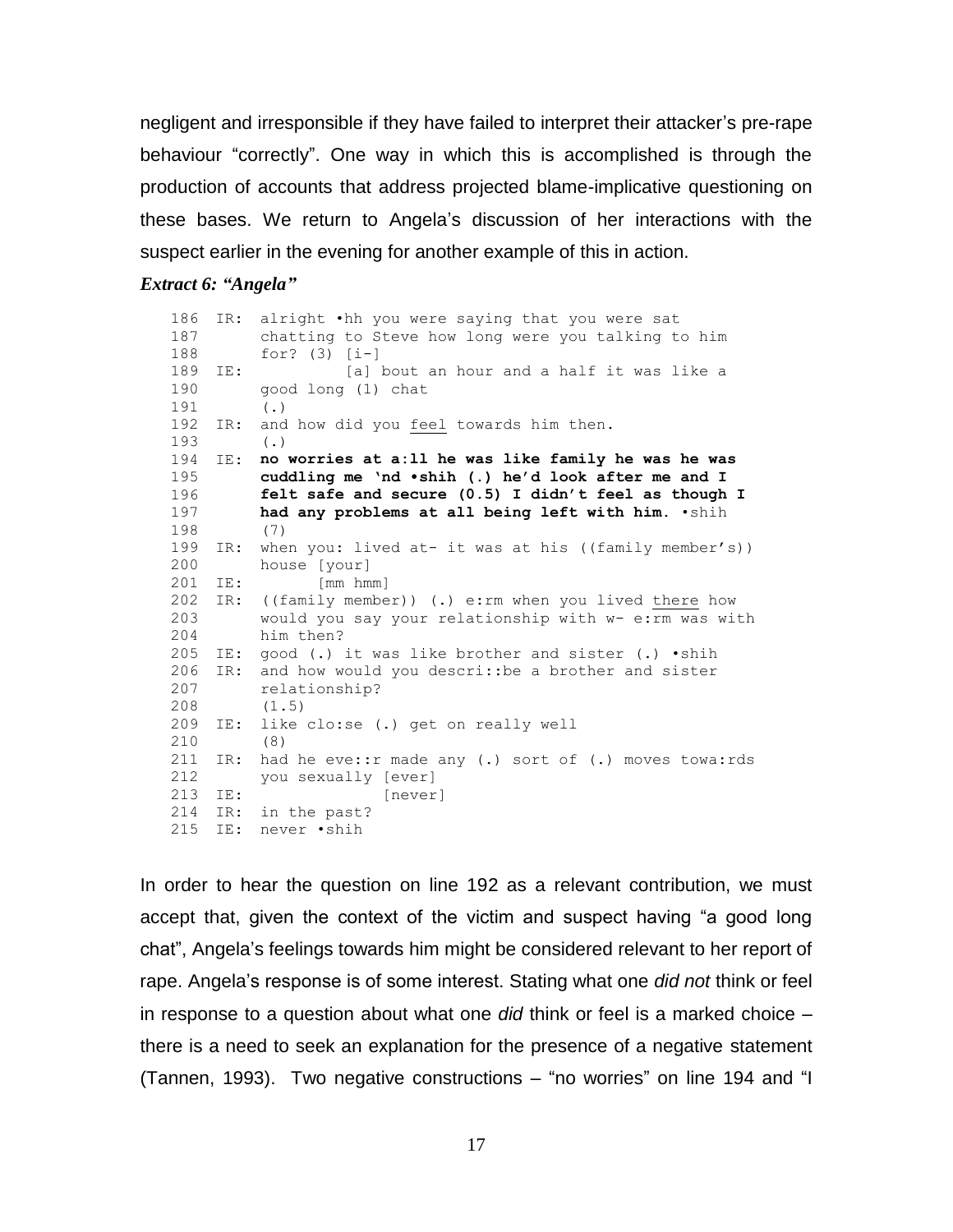didn't feel as though I had any problems at all" on line 196-197 are produced, as opposed to feasible positive alternatives such as "we were getting on really well" or "it was just like old times". To explain why, we must draw on our knowledge of the context, and the expectation that one might feel frightened, or at least uneasy, in the company of a rapist. That she did *not* harbour these feelings towards her attacker, at least early on in the evening, is therefore pre-emptively cited as justification for her action of remaining in his company. The IR relocates her enquiry to a period in the past when Angela had shared a home with the suspect on lines 199-200, to which, in contrast to the previous response, Angela produces an instant positive evaluation, drawing a comparison with a "brother and sister" on line 205. The IR indicates some trouble with the meaning of this description, requesting a clarification on line 206. After Angela issues her clarification on line 209, there is a substantial gap which could indicate that the IR has yet to receive the kind of information she is seeking. She eventually narrows her focus to "moves towards you sexually?" on lines 211-212, which suggests that this is the information she was pursuing all along. It would seem that while both participants shared an understanding of what would be considered significant on the night in question, the same was not true for the occasion some years previously. In both Extracts 5 and 6, the attackers are constructed as trustworthy and normal – not the type of people of which Ellen or Angela should be suspicious.

The assumption that victims hold some responsibility on the basis of putting themselves into vulnerable positions with potential rapists is also evident in the next extract. Taken from the early stages of the questioning phase of Becky's interview, this stretch of narrative is from her response to questions about an earlier encounter with the suspect Paul.

## *Extract 7: "Becky"*

522 IR: u:m (2.1) you mentioned that you'd met Paul before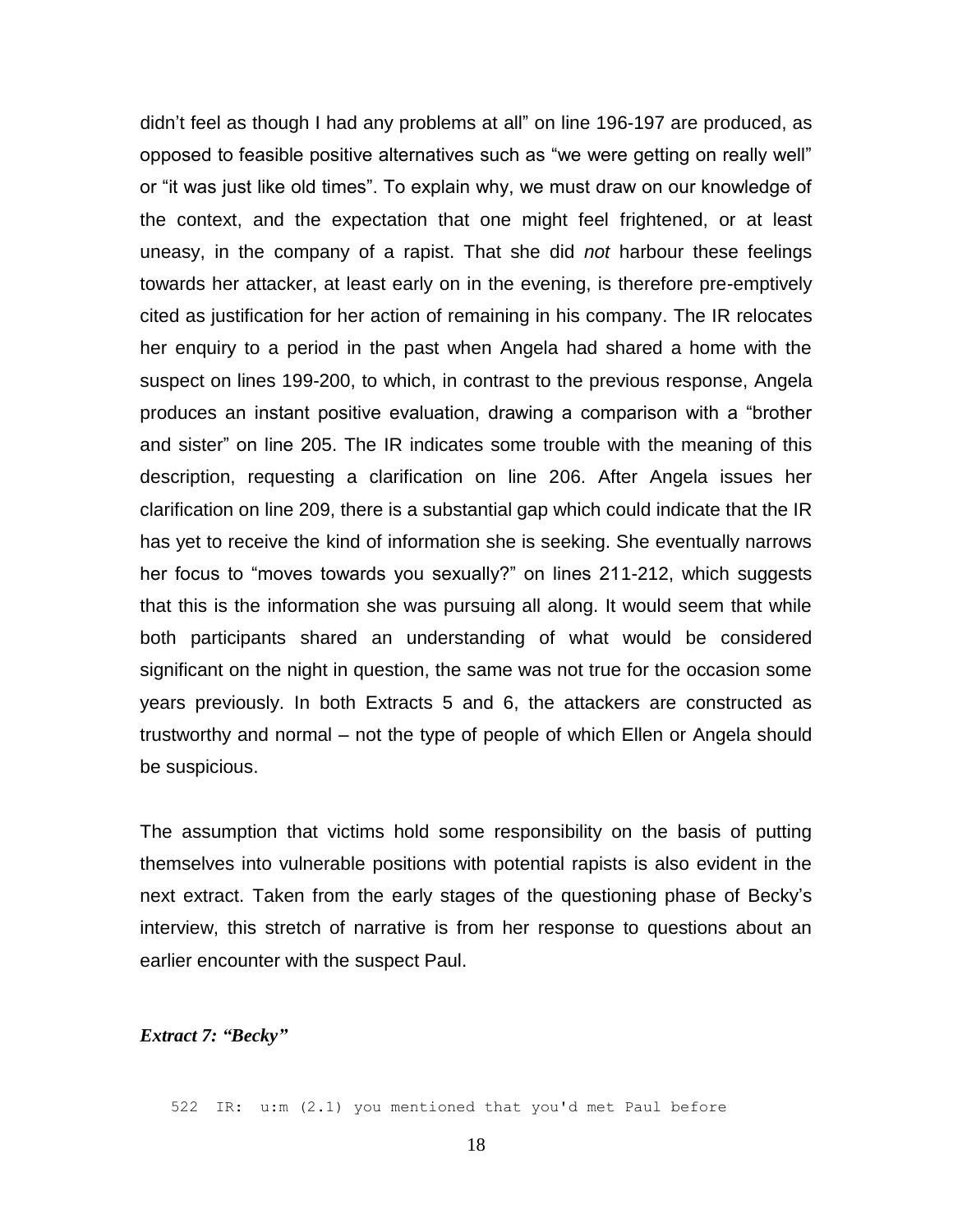| 523 |     | down the town?                                                |
|-----|-----|---------------------------------------------------------------|
| 524 | IE: | yeah. $(0.2)$ u:: m                                           |
| 525 |     |                                                               |
| 526 |     | ((around 8 lines omitted - sets context of previous           |
| 527 |     | $meeting)$ )                                                  |
|     |     |                                                               |
|     | IE: | $\lceil$ ] and met Jonesy which is the quy I was sat          |
| 531 |     | talking to earlier on,                                        |
| 532 | IR: | mmm                                                           |
| 533 | IE: | e: rm (0.6) and he said that he- Nathan hadn't hadn't         |
| 534 |     | come back from ((town name)) $(0.2)$ so I'd stayed with       |
| 535 |     | them (.3) and he introduced me to Paul that night.            |
| 536 |     | $(0.2)$ along- obviously along with the rest of them          |
| 537 |     | (.2) .hh e:rm (0.8) and it was like well it's Smithy's        |
| 538 |     | girlfriend was how I was introduced (0.8) and Paul            |
| 539 |     | came over and gave me a cuddle at that point $(0.4)$ and      |
| 540 |     | was a bit flirty but (.) to be fair I (.) just assumed        |
| 541 |     | he was drunk $(0.6)$ u:m $(1.7)$ remember him like- him       |
| 542 |     | laughing and saying am I taking you home and me being         |
| 543 |     | like no I'm Smithy's girlfriend ((smiley voice)) .hh          |
| 544 |     | $(0.2)$ e:rm $(.3)$ but I just $(0.3)$ assumed it was $(1.3)$ |
| 545 |     | ((shrugs)) one of the lads and (gh:) it was harmless          |
| 546 |     | .h um: (0.6) and (.) so they'd asked if I was gonna           |
| 547 |     | get a taxi with them (0.5) but I only really knew             |
| 548 |     | Jonesy who I got (.) the taxi home with. which is             |
| 549 |     | Nathan's best friend (0.2) erm he made sure I got home        |
| 550 |     | okay but other than that I've never met Paul before.          |
| 551 |     | (1) it was just that $(0.2)$ one night for maybe half an      |
| 552 |     | hour.                                                         |

Becky carries out accounting work from line 533, giving a justification for why on this occasion she had chosen to stay in the company of a group of men – her partner, Nathan, had not yet returned from the town. There is arguably similar work going on in her inclusion of the information that she was introduced as "Smithy's girlfriend" – thus pre-empting any suggestion that there could be any confusion about her "availability". Becky's use of "but" on line 540 to contrast "Paul...was a bit flirty" with "...I just assumed he was drunk" is significant. Once again, it is only hindsight that has allowed for any other interpretation of his behaviour to suggest itself, and Becky orients to an expectation that in fact his behaviour might now be construed as relevant to the events that unfolded. This is further supported by her inclusion of the phrase "to be fair" here, which can most easily be heard as referring to being fair on herself for having interpreted the situation in the way she did, given the circumstances (note her use of this phrase for similar purposes in Extract 2, above). A similar construction appears on lines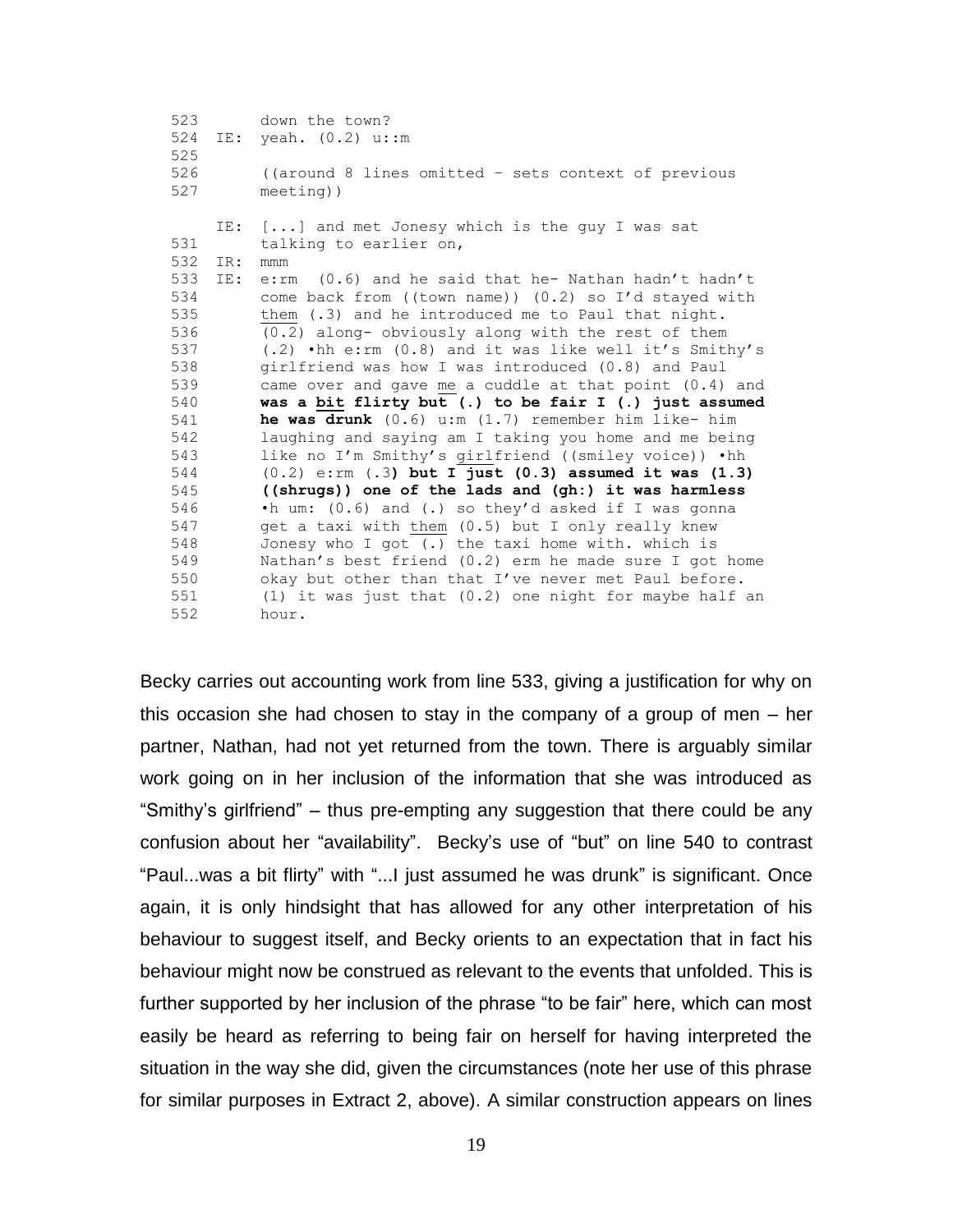541-542, where Becky contrasts "...him laughing and saying am I taking you home..." with the defence component "I just assumed it was...one of the lads" (the second use of the downgrading *just* in her response). "One of the lads" frames Paul's behaviour within "acceptable" gender norms. In emphasising this, and the fact that she assumed "it was harmless", Becky reveals that, in light of her interpretations of his behaviour, her own subsequent actions – allowing him to stay in her home overnight – were justifiable. Becky makes this explicit in the next extract, which occurs after she has described being aware of Paul behind her while she and her partner Nathan were having sexual intercourse in a field on the night in question.

# *Extract 8: "Becky"*

<span id="page-19-1"></span>

| 800 | IR: | $(4.2)$ so are you saying that th- that when that      |
|-----|-----|--------------------------------------------------------|
| 801 |     | happened you just thought that he was messing about or |
| 802 |     | did you (.) think anything other than [((react))]      |
| 803 | IE: | [I just]                                               |
| 804 |     | thought he was messing about otherwise I wouldn't have |
| 805 |     | let him in the house at all (.) I didn't see him as a  |
| 806 |     | threat in any (.6) way shape or form I think I just    |
| 807 |     | assumed that he was like tt "oh them two divvies" and  |
| 808 |     | $(0.7)$ you know.                                      |

After stating that she "wouldn't have let him in the house" (lines 804-805) if she had interpreted his behaviour as anything other than "messing about" (line 804), Becky produces a negative statement "I didn't see him as a threat..." on lines 805-806, emphasising that these reported details are perhaps contrary to expectations – or at any rate highlighting the contrast between how she perceived his behaviour at this stage, and how she perceives it now. The practice of contrasting the attacker's behaviour with the interviewee's (mis)interpretation of that behaviour through the production of negative constructions is recurrent in defence components across the interviews, as further illustrated in *[Extract 9](#page-19-0)*.

<span id="page-19-0"></span>*Extract 9: "Polly"*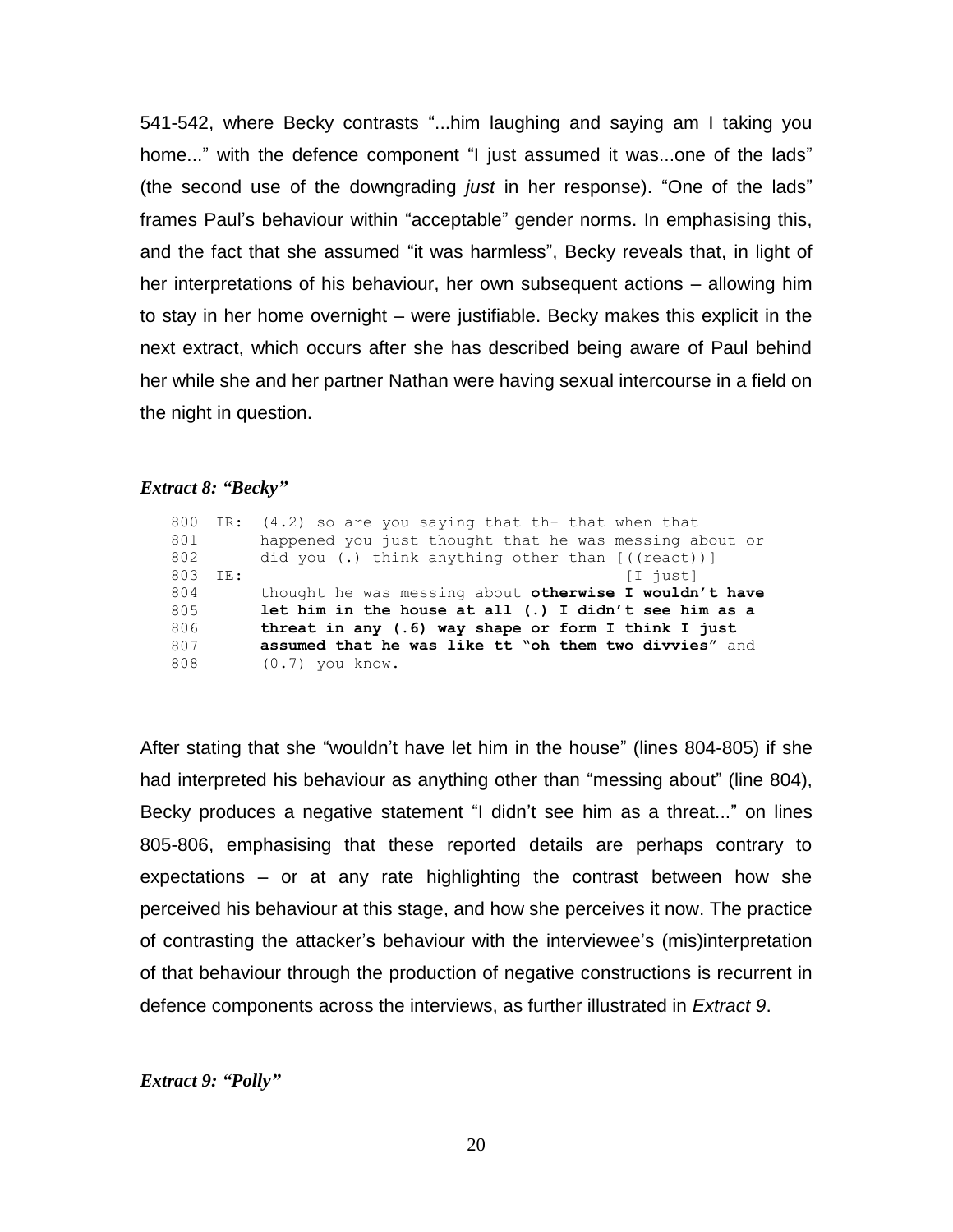265 IR: can you describe to me (.) when you first saw him. 266 IE: (1) I was: (1) in the ((statue)) (0.5) and he came 267 268 269 270 271 272 IR: mm [hmm] 273 IE: 274 275 IR: so what was the first point that you saw him (0.5) 276 277 278 IE: he ca:me from: (unclear) (3) up towards the 279 280 281 IR: okay so he asked you if you wanted any help, 282 IE: mmm 283 IR: and- and what did you say. 284 IE: I came down (.) and stood by him (1.5) and he was 285 286 287 288 289 290 up to me (0.5) and said do I need any help (.) °you know° why am I doing that (1) **and I just thought it w- seemed like quite a sensible thing for someonepassing to ask.**  (1)  **[so] I- I didn't mind talking to him.** (2.5) wh- where did he come from?  $(0.5)$ ((statue)).  $(0.5)$ just askin:g what had happened n (1) umm (3) what was wrong and I just said that I'm drunk (1) and **he kept hugging me (1.5) but I didn't think anything of it I just thought he was being friendly** (2) and then erm (1) i- it's quite vague but I remember that we walked off together.

As we have seen in other extracts, there appears here to be a mis-match between the participants' agendas. On line 266 Polly begins to respond to the IR's request for a description of her first meeting with the suspect "I was in the ((statue)) and he came up to me and said...", but then moves into a description of her own thoughts at the time "seemed like quite a sensible thing for someone passing to ask" on lines 269-270. This is evidently not sufficient for the IR as a response to the request to "describe...when you first saw him", and there is a 1 second lapse before the IR encourages Polly to continue on line 272. Polly, however, continues with her account, with her causal use of "so" indicating that the reason she "didn't mind talking to him" (line 273) was that "[it] seemed like quite a sensible thing for someone passing to ask". That she phrases the utterance on line 273 negatively, as with the previous extracts, indicates that given this man went on to rape her, she perceives a requirement to account for engaging in conversation with him. The negative constructions continue on line 287, where we also see another familiar pattern. Reporting that the man "kept hugging me", Polly, like Becky in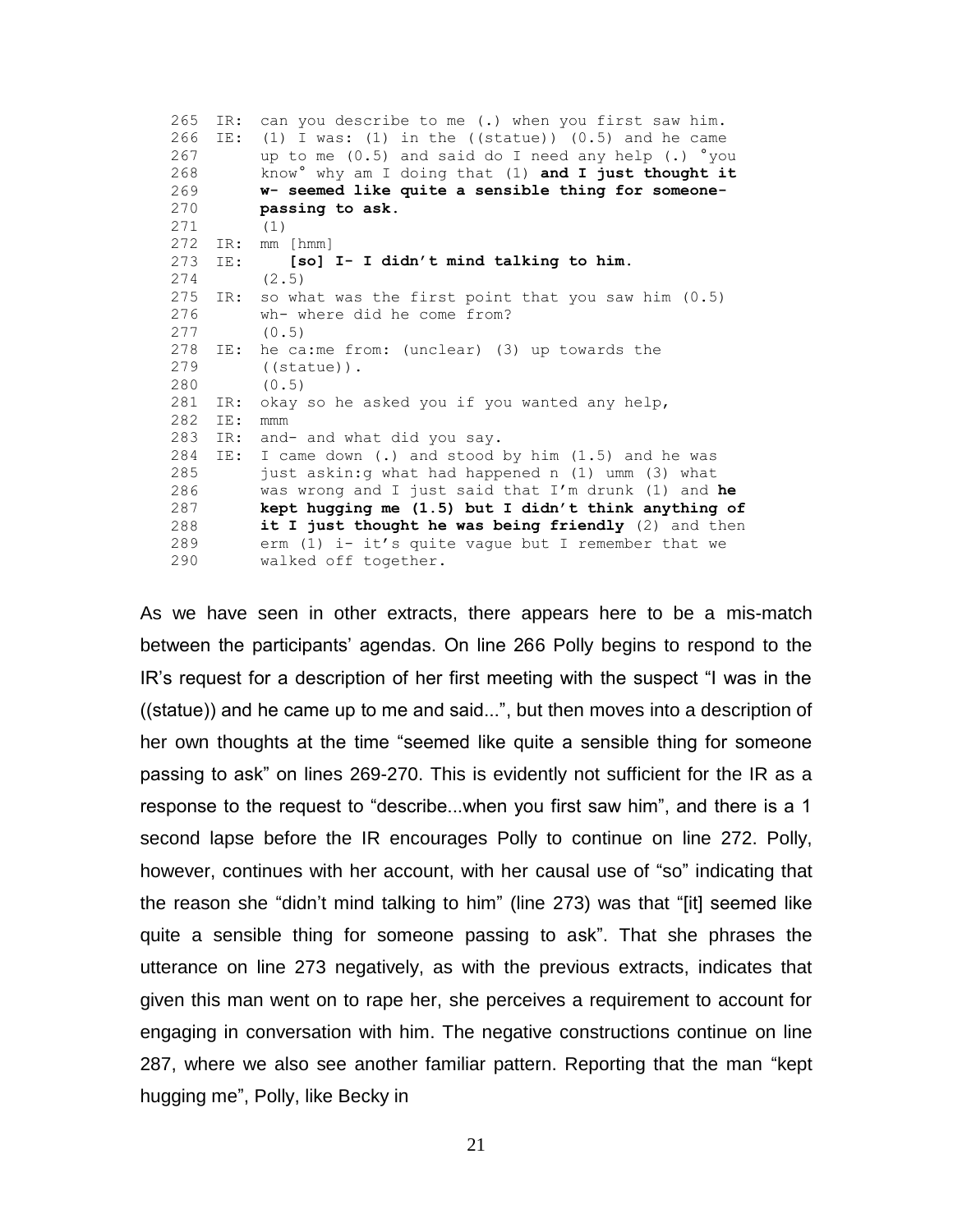*[Extract](#page-19-1) 8*, uses the contrastive conjunction "but" to set up a relationship between the action and her interpretation of the action at the time – "I just thought he was being friendly" (note, again, the function of *just*, downgrading the subsequent content).

## *2.4 Appropriate resistance*

It has been noted that the "utmost resistance" standard, though no longer an official requirement for the prosecution of rape, often provides the primary ideological frame within which women's actions are interpreted (e.g. Ehrlich, 2001). In the police interview data, interviewees frequently produced utterances which indicate that they anticipate an assumption that they might have been expected to take some "other" or "more" action in resisting a rape. In the extract below, both participants' contributions map onto a cultural assumption that victims are expected to "do" something to resist or escape rape.

#### *Extract 10: "Emily"*

| 496 |     | IE: $(3)$ e:r hhh $(2.1)$ he was- $(1.5)$ star- he was trying |
|-----|-----|---------------------------------------------------------------|
| 497 |     | to kiss me on the mouth $(0.4)$ and then he started           |
| 498 |     | kissing me on the neck cos I just kept turning my             |
| 499 |     | head away? $(1.5)$ e:rm $(1.3)$ he put $(0.3)$ his fingers    |
| 500 |     | inside me $(2.4)$ and w- he was putting his hand up my        |
| 501 |     | top,                                                          |
| 502 |     | (2.3)                                                         |
| 503 | IR: | $^{\circ}$ okay $^{\circ}$                                    |
| 504 |     | (0.8)                                                         |
| 505 |     | IE: $er- (1)$ he was just- ((screws up face)) m- n- well      |
| 506 |     | was a- he was like a monster.                                 |
| 507 |     | (2.3)                                                         |
| 508 |     | IR: can you just describe what you were doing as he was       |
| 509 |     | doing that.                                                   |
| 510 |     | (2.1)                                                         |
| 511 |     | IE: I think I was in (0.5) too much shock to do               |
| 512 |     | anything? $(1.3)$ I knew I had to keep my hands:              |
| 513 |     | ((holds hand up)) (0.8) on him somewhere just to              |
| 514 |     | $(0.6)$ push him off $(2)$ ~I was just scared to $(.)$ I      |
| 515 |     | think~                                                        |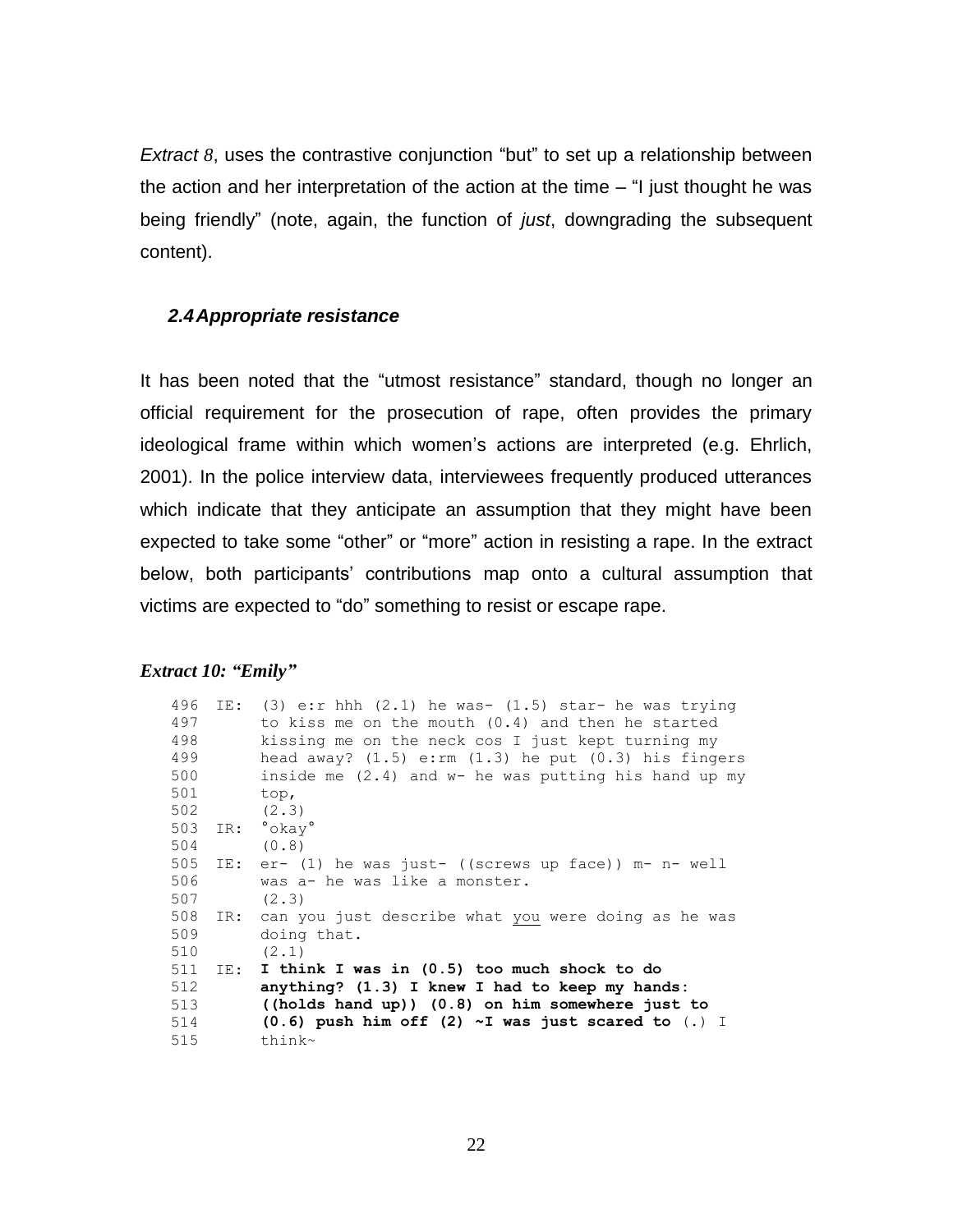After Emily finishes her description of the attacker's actions, the IR shifts the topic to Emily's actions. Responding on line 511, Emily does not simply provide the information that has been requested, but anticipates a projected question, flagging that a "something" response would be preferred in this context, acknowledging that there is an "expected" action ("I knew I had to keep my hands...on him", lines 512-513), and qualifying her response with an account for why she did not take this action – the fact that she was "in too much shock" (line 511) and "just scared to" (line 514). In the next extract, Angela attempts to preempt any criticism that may be levelled at her for her level of resistance, with questionable success. The participants have been discussing the attacker's position in relation to Angela when she woke for the first time.

#### *Extract 11: "Angela"*

527 IR: (.) when you say there to me where are you now? 528 IE: hh laid on the bed and he's: at the ((gestures)) (1) 529 530 531 IR: how were you laid? 532 IE: laid (.) flat **I couldn't move (.) I was (0.5) that** 533 534 535 IR: could you have sat up at all? (0.5) at that point? 536 IE: no. 537 IR: could you have got out of bed. 538 539 IE: no. at like my: (.) knees (.) type of thing. (.) **drunk - I couldn't lift (.) my body up I just felt -** (3) (0.5)

On lines 532-3 Angela provides an account for her reported behaviour of being "laid flat", which alone could be considered an entirely adequate response to the IR's question "how were you laid?" (line 531). Again, the information that she "couldn't move...couldn't lift [her] body" is produced by way of *explanation for* her reported behaviour of being "laid flat" having just been raped. By making reference to the effects that alcohol had on her mobility, Angela mitigates any potential implication that her resistance was ineffectual. The success of this account is called in to question by the IR's subsequent turns on lines 535 and 537, which seemingly request information that has already been provided. One possible explanation for this is that the IR perceives some institutional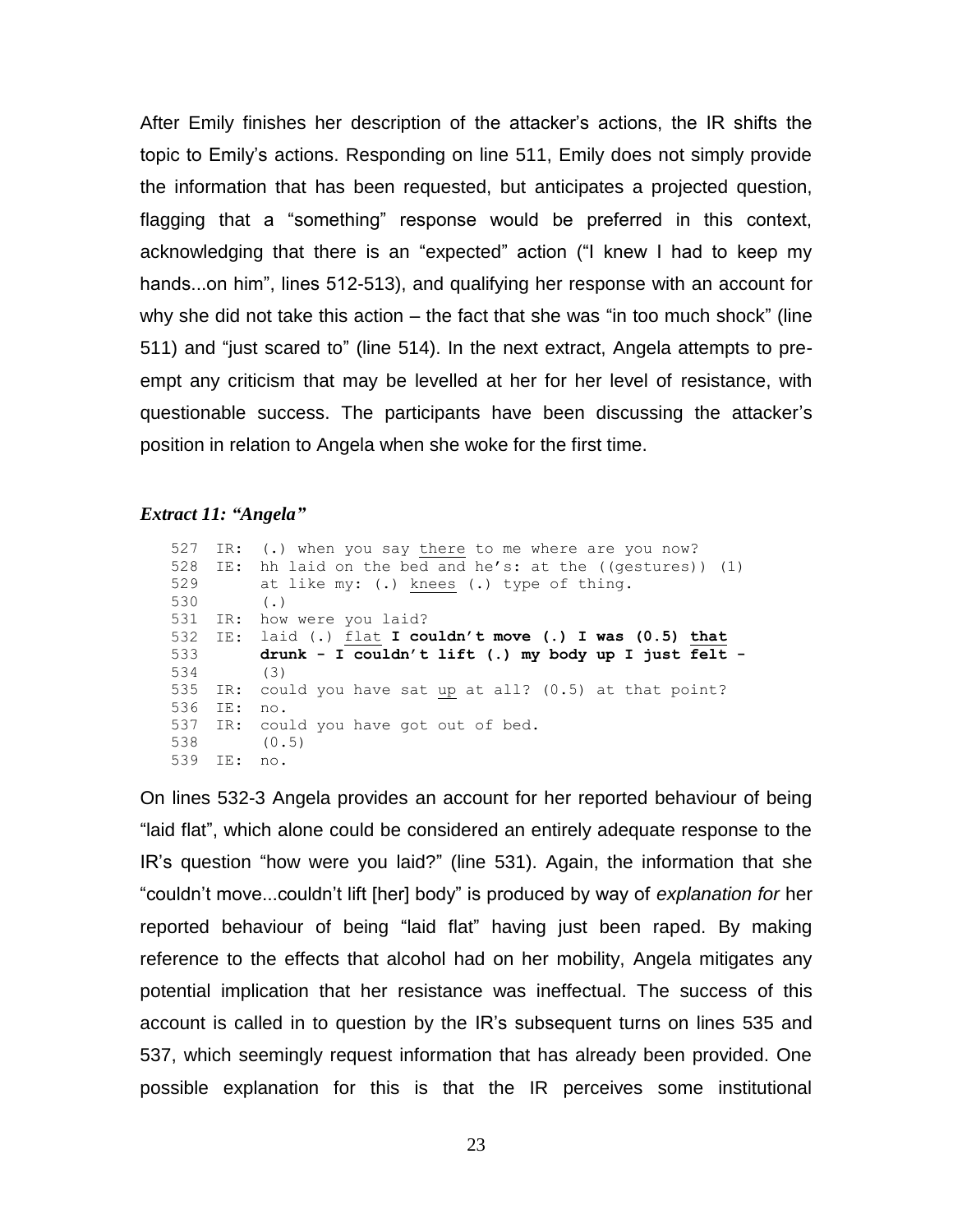significance in Angela's reported state of immobility (and therefore, presumably, lacking the capacity to consent), and is therefore motivated to foreground it. It could be argued, however, that without knowledge of such institutional priorities, the IE is likely to interpret this as repetitive, even blame implicative questioning. Continuing the theme of resistance and consent, in the following extract Emily is asked about what action she took to communicate to her attacker that she did not want sexual intercourse.

*Extract 12: "Emily"*

904 IR: °°right°° (1.8) and (0.8) whilst all this (0.5) was 905 906 907 908 909 910 911 912 IE: ((shaking head)) ((°°unclear°°)) 913 IR: okay (1) how do you think that h- th- that you 914 915 916 IE: e:rm (3.9) °don't know° (1.6) [a l-] 917 IR: 918 IE: **a lot of people (1) take advantage that I wear a**  919 920 921 happening (1.3) you said you had your hands on his chest (0.8) was there anything else that you did (1) that you felt (.8) woul-  $\textdegree$  dunno what I'm  $\text{trying}$ to say here<sup>°</sup>  $(3.8)$  y- you're saying that- you obviously reported this to the police that you didn't want this to happen. (1) portrayed that to him? (2.8) [when um] **short skirt when I go out that I'm- (0.5) I'm (.) easy? (1.7) but I've never (1.7) I've never given anybody the come-on.**

The first turn proves problematic for the IR to construct, as flagged by the numerous pauses and false starts, and the noticeably quieter aside on lines 907- 8. It is possible that he is struggling to formulate the question in way that avoids betraying an expectation of more resistance – an expectation he nevertheless does eventually betray. He abandons the question, and instead re-states the present context "you obviously reported this to the police..." on line 909, which is used to set up the subsequent turn on lines 913-14, "how do you think that...you portrayed that to him?" The question firstly implies that it would be expected for a woman in Emily's position to give some indication that she did not want intercourse, and secondly that there are set ways of portraying a lack of desire to have intercourse (including having ones hands on his chest, as is evident from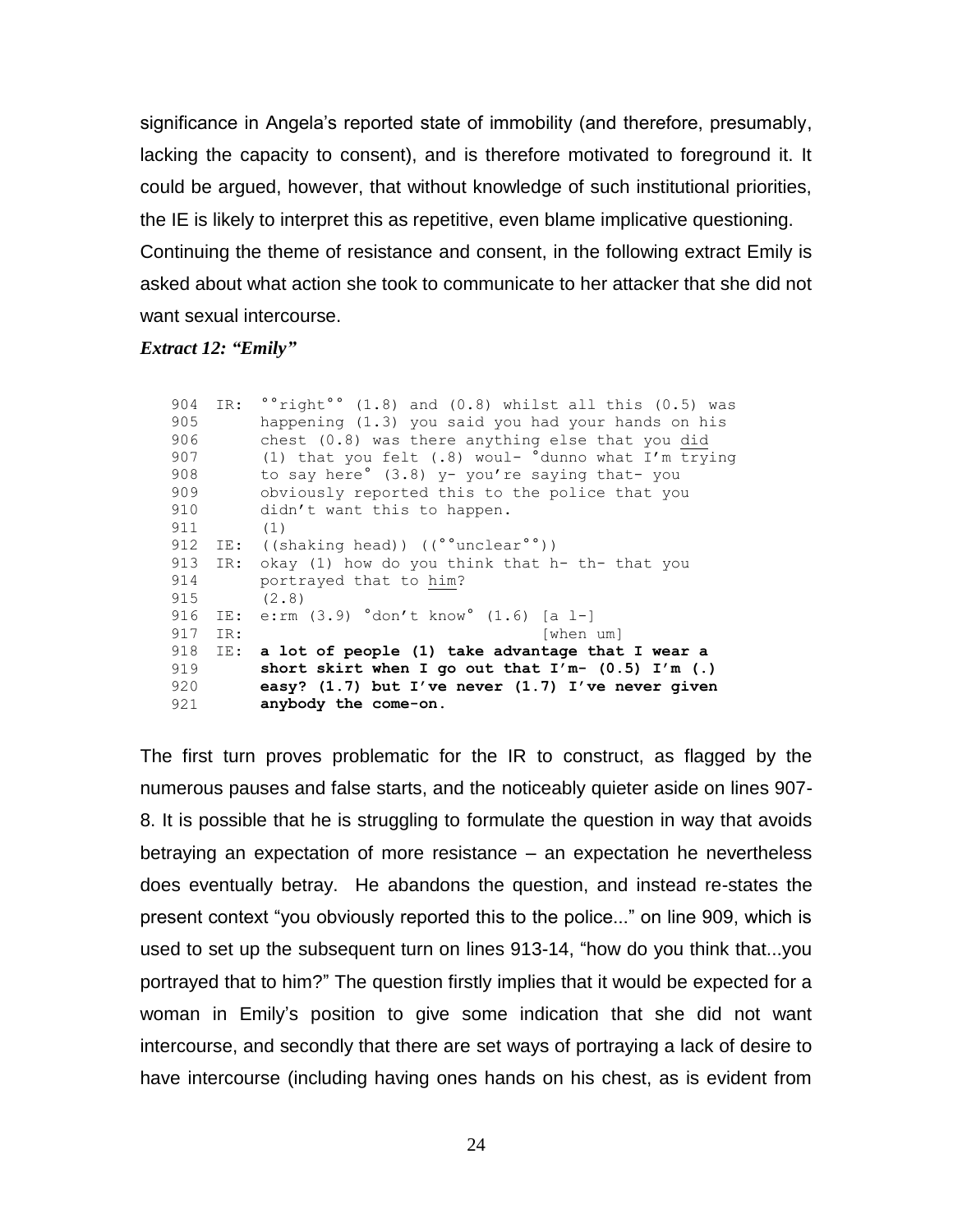the first attempt at formulating the question on line 906, "was there anything *else"*). Of further interest is the comparative stress on "him", suggesting that, while Emily has told *the police* that she did not want sex, the attacker could not necessarily be expected to have interpreted the pushing as an adequate indication of refusal. The two substantial pauses divided by a filler before Emily's quiet and non-committal reply on line 916 could be an indication that these assumptions do not correspond with her own, or that she is having trouble understanding exactly what kind of answer the IR expects. When she finally formulates a response she displays a familiarity with the dominant assumptions surrounding the relevance of clothing "...I wear a short skirt when I go out that I'm...easy?" and contrasts this with "I've never given anybody the come-on". This is interpretable as a resistance to the implications of the interviewer's questions – acknowledging that many people assume certain behaviour of her based on her dress, and contrasting this with the "reality". Interestingly, as a response to the question of what she did to let the attacker know she did not want sex, her answer can be seen to represent an opposing viewpoint – that in fact, she should be expected to give some indication if she *did* want sex. Her utterance on lines 918-921 is therefore a site where a mis-match of "common sense" knowledge is clearly observeable.

#### *3. Concluding Remarks*

This article has demonstrated that women reporting rape to the police often anticipate a requirement to account for their reported actions, and that the themes that emerge from their accounts can be directly mapped onto culturally constructed themes of victim-blaming. In producing (often unsolicited) accounts for their behaviour which function to explain *why* it was appropriate at the time, the women demonstrate an awareness of the cultural norms and expectations surrounding sexual violence, and pre-empt and mitigate potential blame implications as a routine part of their contributions to the on-going talk.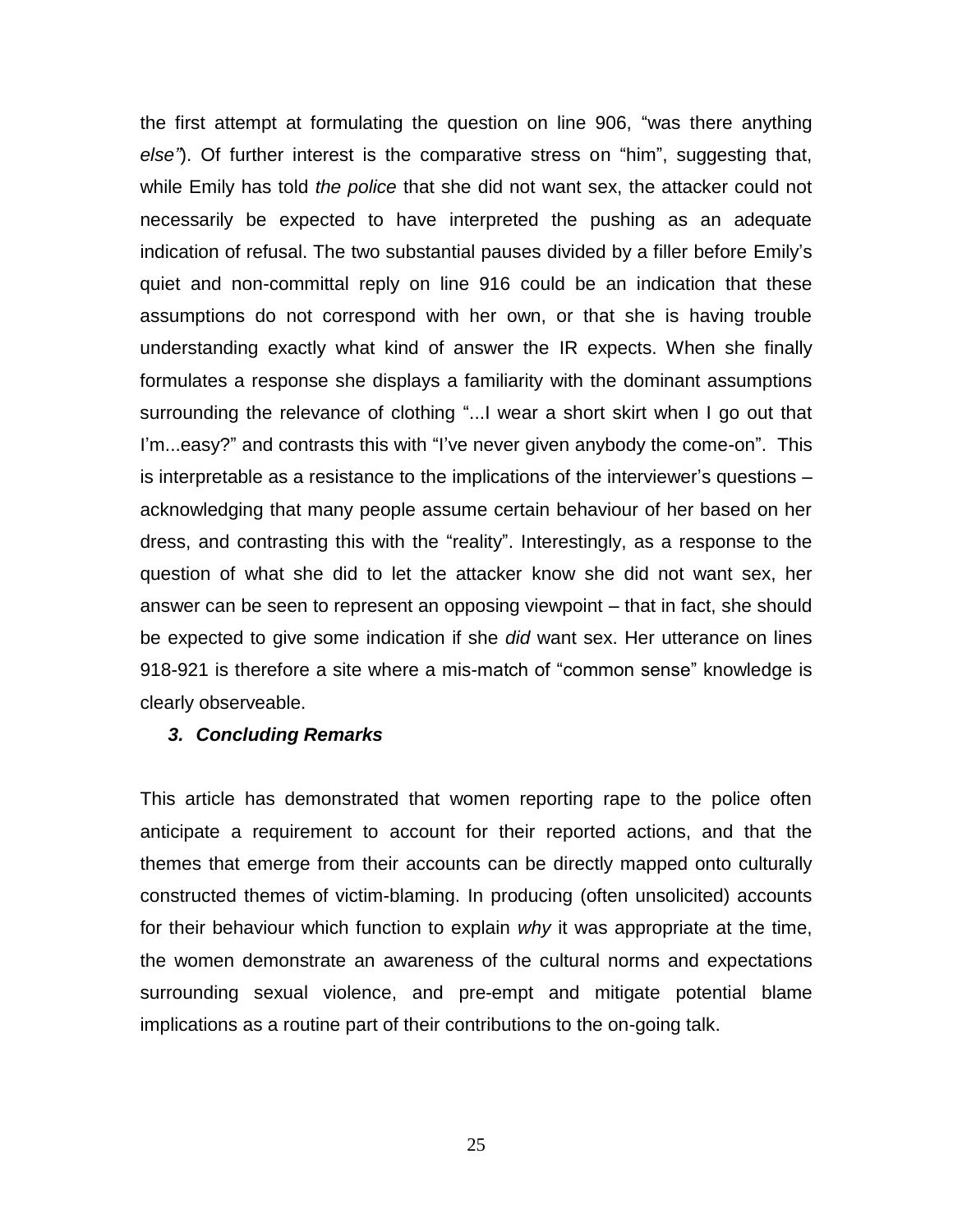There are myriad implications of these findings. That the same patterns of victim responsibility are manifested in the accounts of these women supports the contention that rape myths are deeply ingrained and hold "common sense" status, forming part of the pool of linguistic resources available for interpreting social phenomena (Potter and Wetherell, 1987), and are thus all the more difficult to overturn. If, as my analyses have shown, women continue to display patterns of self-blame in their own talk, what chance do they stand of challenging such implications at various stages of the investigative and legal process? Rarely were IE's accounts challenged by IRs, or treated as inappropriate. Rather, they were treated as legitimate and relevant contributions to the on-going talk. This is perhaps to be expected. Investigators have a professional duty to collect high quality evidence with the potential to build a case strong enough to stand a chance of prosecution if appropriate, to withstand the testing of defence counsel, and to convince a jury to convict, all against a cultural backdrop in which victimblaming remains the norm. While we must continue to challenge and dispel rape myths, it is an unfortunate truth that they remain so pervasive as to render it virtually impossible to pursue a case without defending against them.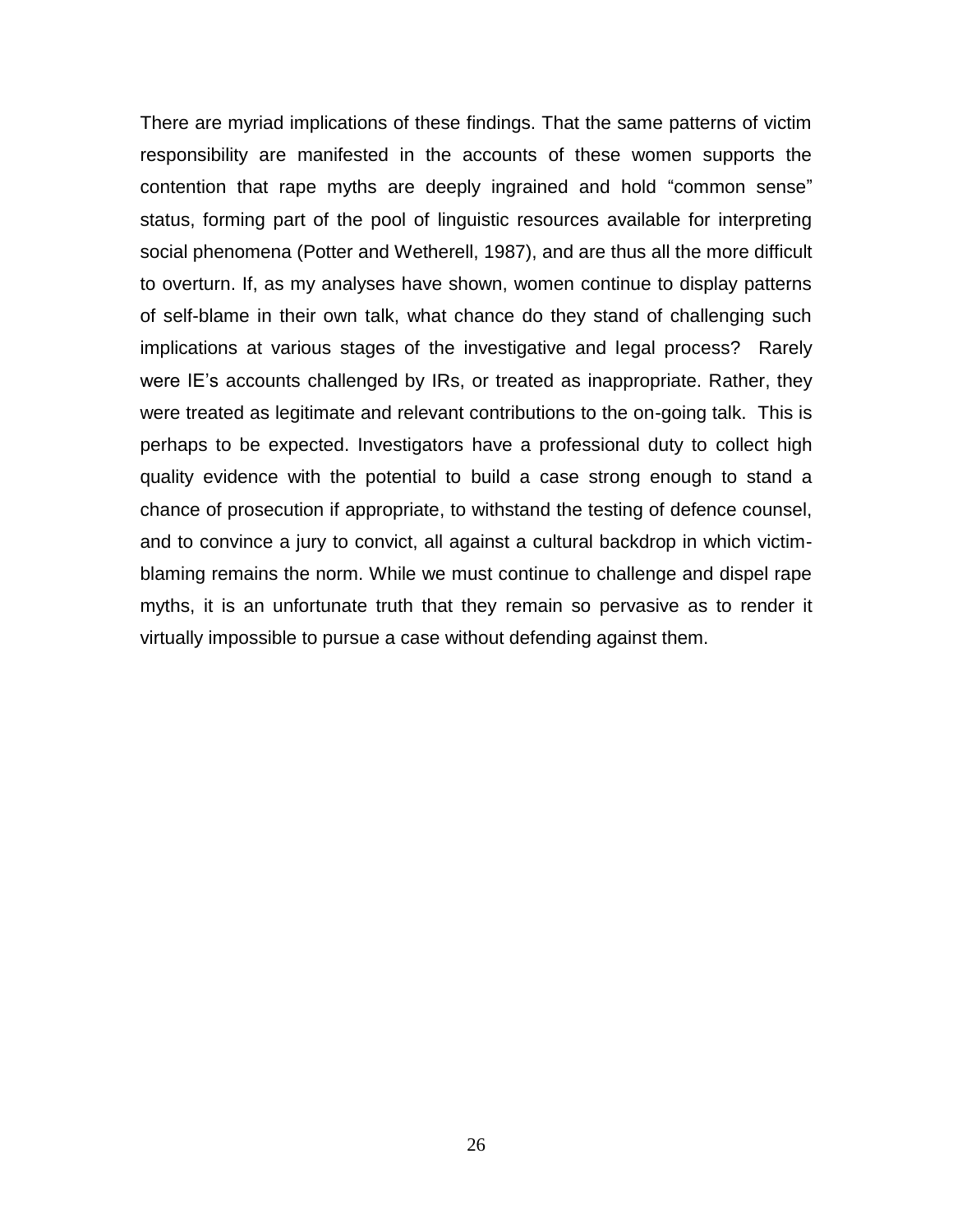#### *References*

Amnesty International UK (2005) Sexual Assault Research Summary Report http://www.amnesty.org.uk/uploads/documents/doc\_16619.doc,

- Anderson, Irina, 1999. Characterological and behaviour blame in conversation about male and female rape. Journal of Language and Social Psychology 18 (4), 377–394.
- Anderson, Irina and Doherty, Kathy, 2008. Accounting for Rape: Psychology, Feminism and Discourse Analysis in the Study of Sexual Violence. Routledge, London.
- Antaki, Charles, Richardson, Emma, Stokoe, Elizabeth and Willott, Sarah, 2015. "Police interviews with vulnerable people alleging sexual assault: Probing inconsistency and questioning conduct." *Journal of Sociolinguistics* 19 (3): 328 – 350.
- Atkinson, J. Maxwell and Drew, Paul, 1979. Order in Court. Palgrave MacMillan, Basingstoke.

Austin, John L., 1961. Philosophical Papers. Oxford University Press, Oxford.

- Benneworth. Kelly, 2009. Police interviews with suspected paedophiles: a discourse analysis. Discourse & Society 20 (5), 555-569.
- Bolden, Galina B. and Robinson, Jeffrey D., 2011. Soliciting accounts with whyinterrogatives in conversation. Journal of Communication 61, 94-119.
- Burt, Martha R., 1980. Cultural myths and supports for rape. Journal of Personality and Social Psychology 38, 217-230.
- Burt, Martha R. and Estep, R., 1981. Who is victim? Definitional problems in sexual victimisation. Victimology 6, 15-28.

Buttny, Richard, 1993. Social Accountability in Communication. Sage, London

- Buttney, Richard, 2008. Accounting research. In Donsbach, W. (ed.) The International Encyclopedia of Communication. Wiley-Blackwell, Malden, 20-21.
- Edwards, Derek, 2005. Discursive psychology. In: Fitch, K.L. and Sanders, R.E. (Eds) Handbook of Language and Social Interaction. Psychology Press,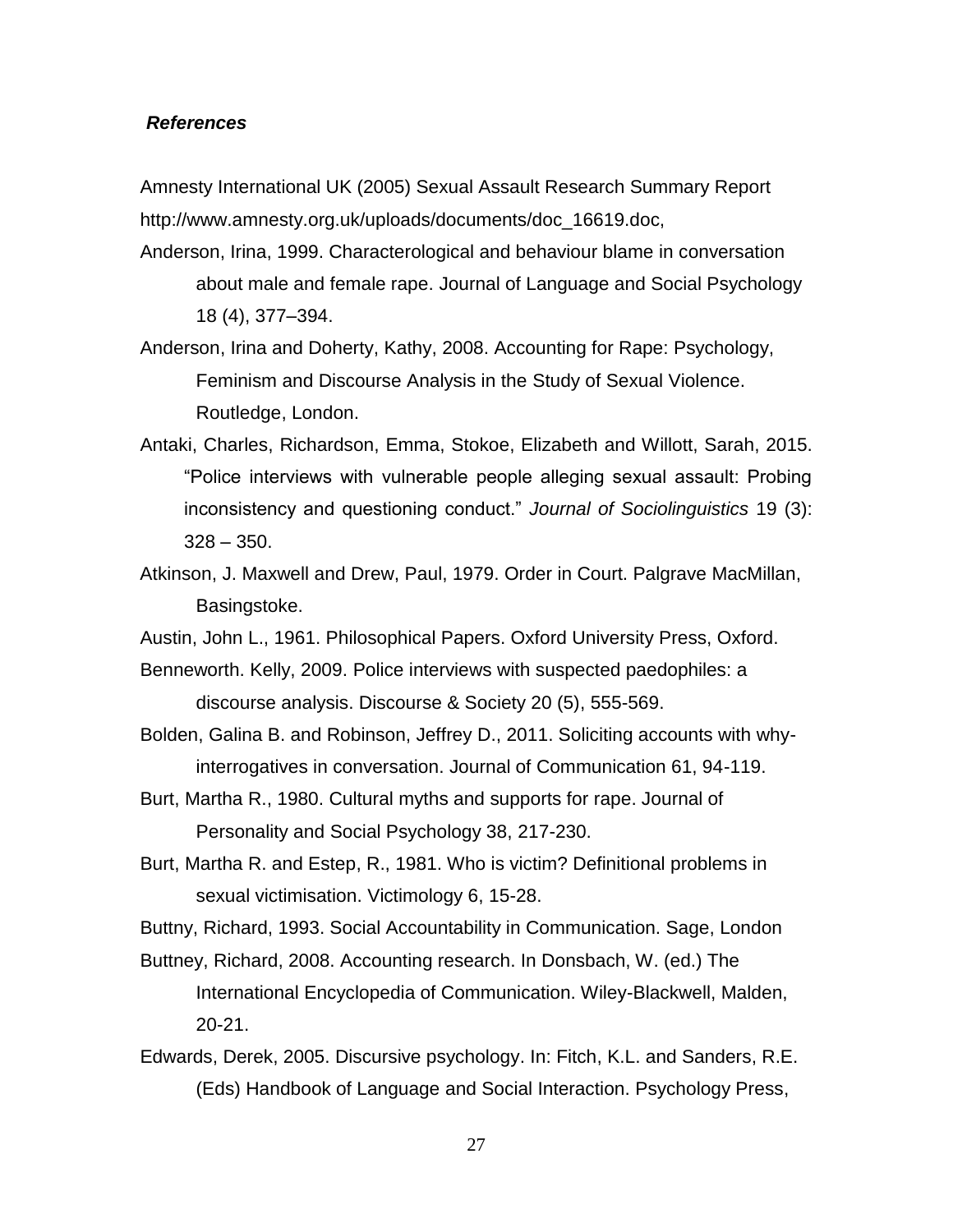Erlbaum, pp. 257-273.

- Edwards, Derek, 2006. Facts, norms and dispositions: practical uses of the modal would in police interrogations. Discourse Studies 8 (4), 475-501.
- Edwards, Derek , 2008. Intentionality and mens rea in police interrogations: the production of actions as crimes. Intercultural Pragmatics 5 (2), 177-199.
- Edwards, D., & Potter, J., 1992. Discursive Psychology. Sage, London.
- Edwards, Derek and Potter, Jonathan, 2001. Discursive psychology. In McHoul, A. and Rapley, M. (Eds) How to Analyse Talk in Institutional Situations: a Casebook of Methods. Continuum, London, pp. 12–24.
- Edwards, Katie M., Turchik, Jessica A., Dardis, Christina M., Reynolds, Nicole and Gidycz, Christine A., 2011. Rape myths: history, individual and institutional-level presence, and implications for change. Sex Roles 65 (11-12), 761-773.
- Ehrlich, Susan, 2001. Representing Rape: Language and Sexual Consent. Routledge, London.
- Ehrlich, Susan, 2007. Legal discourse and the cultural intelligiblity of gendered meanings. Journal of Sociolinguistics 11 (4), 452–477.
- Gavey, Nicola, 2005. Just Sex?: The Cultural Scaffolding of Rape. Routledge, London.
- Gregory, Jeanne, and Lees, Sue, 1999. Policing Sexual Assault, Routledge, London.
- Haworth, Kate, 2013. Audience design in the police interview: the interactional and judicial consequences of audience orientation. Language in Society 42(1).
- Heritage, John, 2002. The limits of questioning: negative interrogatives and hostile question content. Journal of Pragmatics 34: 1427-1446.
- Hester, Marianne, 2013. From Report to Court: Rape cases and the Criminal Justice System in the North East. Bristol: University of Bristol in association with the Northern Rock Foundation
- Heydon, Georgina, 2011. Silence: civil right or social privilege? A discourse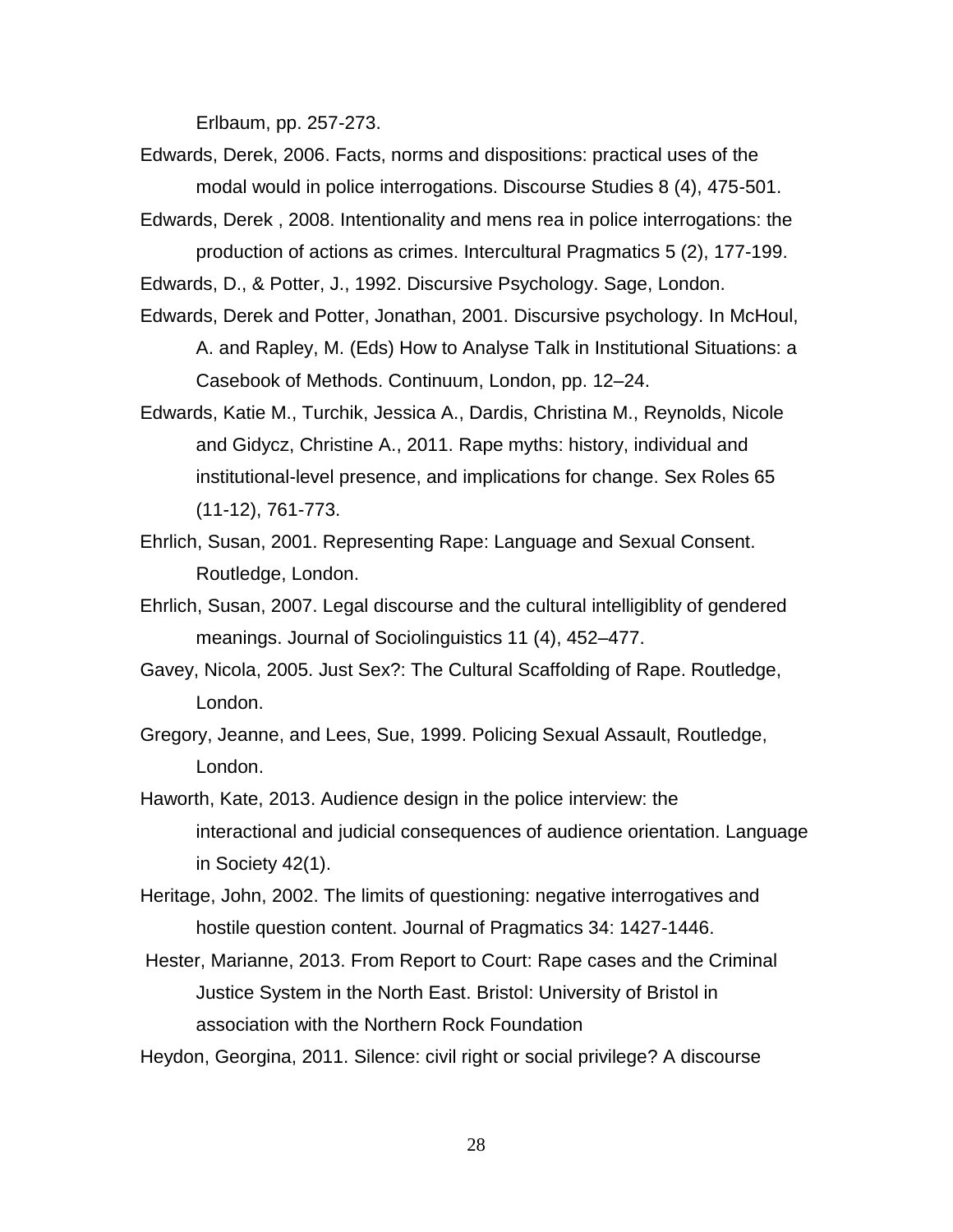analytic response to a social problem. Journal of Pragmatics 43, 2308– 2316.

HMCPSI /HMIC, 2007. Without consent: thematic report inspectorates.homeoffice.gov.uk/hmic/inspections/thematic/wc thematic/them07-wc.pdf, last accessed  $8<sup>th</sup>$  June 2012.

Jordan, Jan, 2004. The Word of a Woman? Police, Rape and Belief. Palgrave, Basingstoke.

Kitzinger, Celia & Frith, Hannah, 1999. Just say no? The use of conversation analysis in developing a feminist perspective on sexual refusal. Discourse and Society 10(3), 293–316.

Komter, Martha, 1994. Accusations and defences in courtroom interaction. Discourse and Society 5 (2), 165–187.

- Lea, Susan J., 2007. A discursive investigation into victim responsibility in rape. Feminism and Psychology 17 (4), 495-514.
- Lea, Susan and Auburn, Timothy, 2001. The social construction of rape in the talk of a convicted rapist. Feminism and Psychology 11(1), 11-33.
- Lees, Sue, 1993. Judicial rape. Women's Studies International Forum 16 (1), 11- 36.
- Lovett, Jo and Horvath, Miranda A.H., 2009. Alcohol and drugs in rape. In: Horvath M.A.H. and Brown J (Eds) Rape: Challenging Contemporary Thinking. Willan Publishing, Cullompton, pp. 125–160.
- MacLeod, Nicci, 2009. "Well did you feel jealous?" Control and ideology in police interviews with rape complainants. Critical approaches to discourse analysis across disciplines 3 (1), 46-57.

MacLeod, Nicci, 2010. Police interviews with women reporting rape: a critical discourse analysis. Unpublished PhD Thesis, Aston University.

- MacLeod, Nicci, 2011. Risks and benefits of selective (re)presentation of interviewees' talk: some insights from discourse analysis. British Journal of Forensic Practice 13 (2), 95-102.
- Maier, Shana L., 2008. "I have heard horrible stories": rape victim advocates' perceptions of the revictimization of rape victims by the police and medical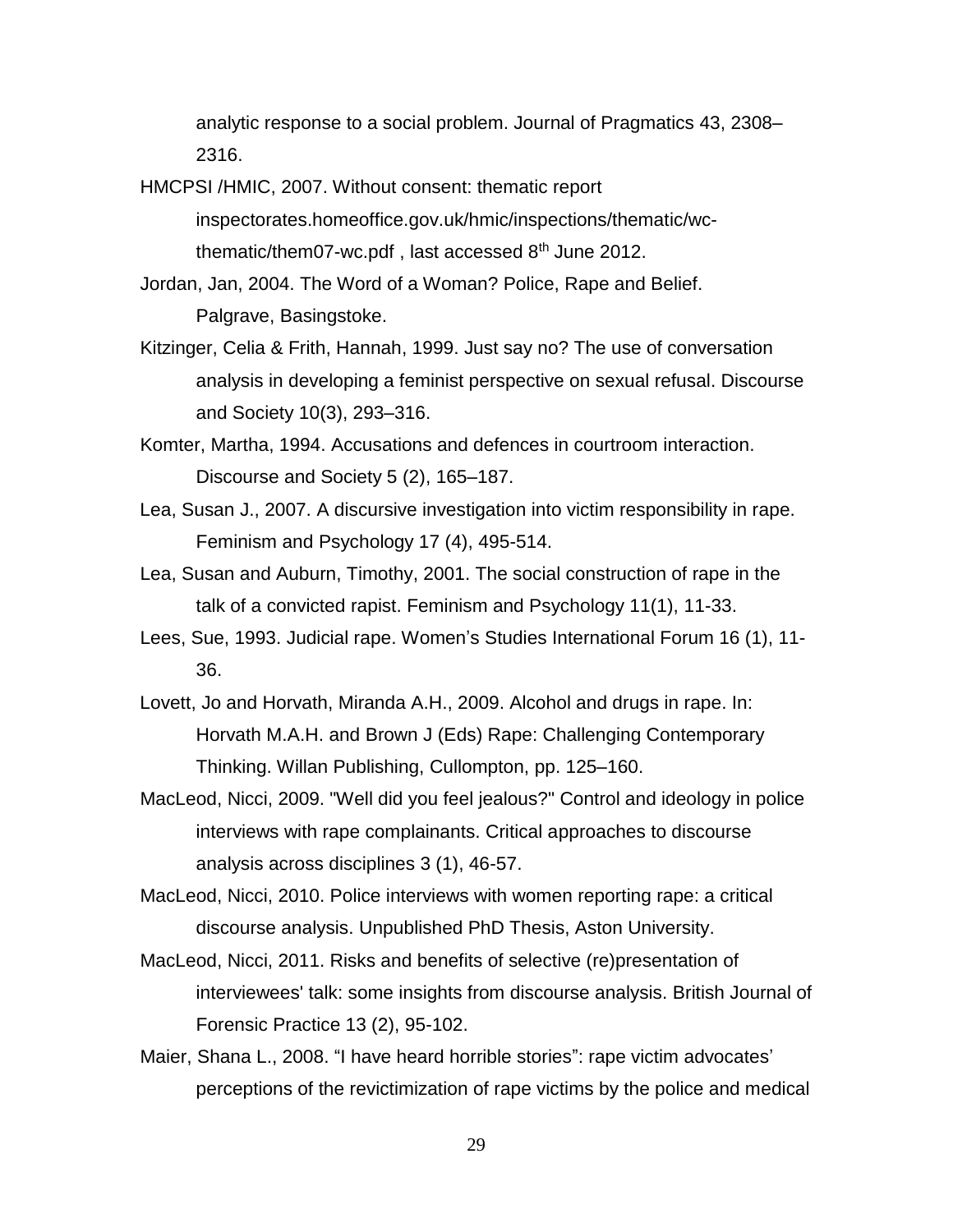System. Violence Against Women 14 (7), 786–808.

- Matoesian, Gregory M., 1993. Reproducing Rape: Domination through Talk in the Courtroom. University of Chicago Press, Chicago.
- Milne, Rebecca, and Bull, Ray, 1999. Investigative Interviewing: Psychology and Practice. Wiley, Chichester.
- OCJR: Office for Criminal Justice Reform, 2006. Convicting rapists and protecting victims – justice for victims of rape. http://www.justice.org.uk/resources.php/226/convicting-rapists-andprotecting-victims-justice-for-victims-of-rape, last accessed 8th June 2012.
- Opinion Matters, 2010. Wake Up To Rape Research Summary Report, prepared for The Havens (Sexual Assault Referral Centres) [http://www.thehavens.co.uk/docs/Havens\\_Wake\\_Up\\_To\\_Rape\\_Report\\_S](http://www.thehavens.co.uk/docs/Havens_Wake_Up_To_Rape_Report_) ummary.pdf
- Page, Amy D., 2008. Judging women and defining crime: police officers' attitudes toward women and rape. Sociological Spectrum 28 (4), 389–411.
- Pomerantz, Anita, 1984. Agreeing and disagreeing with assessments: some features of preferred/ dispreferred turn shapes. In J. Maxwell Atkinson and J. Heritage (eds), Structures of Social Action: Studies in Conversation Analysis. Cambridge: Cambridge University Press, pp. 57-101.
- Potter, Jonathan and Wetherell, Margaret, 1987. Discourse and Social Psychology: Beyond Attitudes and Behaviour. Sage, London.
- Ryan, Kathryn M. (2011) The relationship between rape myths and sexual scripts: the social construction of rape. Sex Roles 65 (11-12), 774–782.
- Sacks, Harvey, 1992. Lectures on Conversation, Volumes I and II. Edited by G. Jefferson. Blackwell, Oxford.
- Savage, Stephen P. and Milne, Becky, 2007. Miscarriages of justice in T. Newburn, T. Williamson and A. Wright (Eds). Handbook of Criminal Investigation, Willan, Cullompton, pp. 610–627.
- Schegloff, Emanuel A., 1988. Presequences and indirection: applying speech act theory to ordinary conversation. Journal of Pragmatics 12, 55–62.
- Schegloff, Emmanuel, and Lerner, Gene H., 2009. Beginning to respond: well-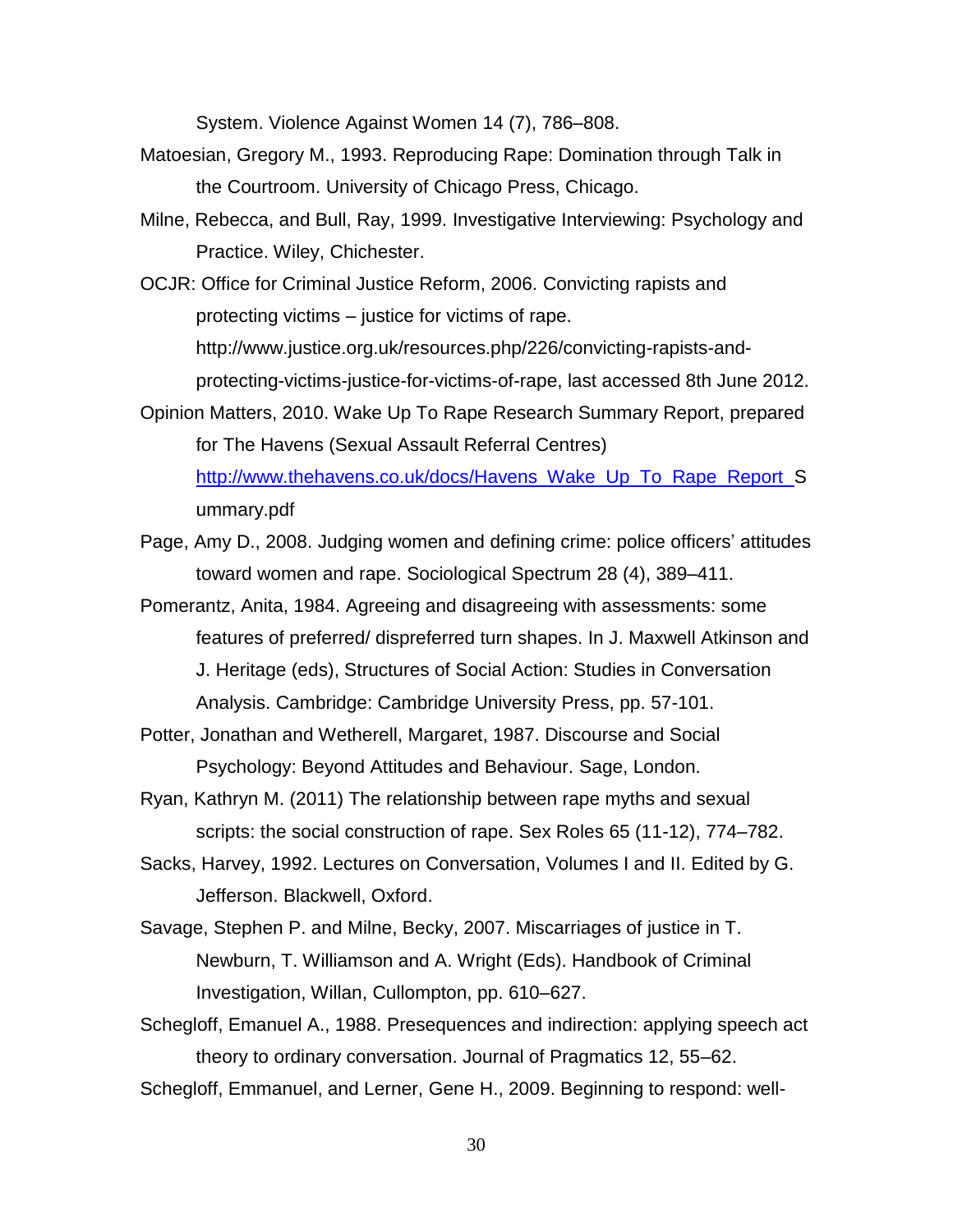prefaced questions to WH- questions. Research on Language and Social Interaction 42 (2), 91-115.

- Scully, Diana and Marolla, Joseph, 1984. Convicted rapists' vocabulary of motive: excuses and justifications. Social Problems 31 (5), 530–544.
- Skeggs, Bev, 2005. The making of class and gender through visualizing moral subject formation. Sociology 39 (5), 965–982.
- Stokoe, Elizabeth, & Edwards, Derek, 2008. "Did you have permission to smash your neighbour's door?": silly questions and their answers in police suspect interrogations Discourse Studies 10 (1), 89–111.
- Stevanovic, Melissa, and Peräkylä, Anssi, 2012. Deontic authority in interaction: The right to announce, propose, and decide. Research on Language & Social Interaction, 45(3), 297-321
- Stern, Baroness V., 2010. The Stern Review http://www.equalities.gov.uk/PDF/Stern\_Review\_acc\_FINAL.pdf , last accessed 8th June 2012.

Tannen, Deborah, 1993. Framing in Discourse. Oxford University Press, Oxford.

- Watson, Rod, 1978. Categorization, Authorization and Blame-Negotiation in Conversation. Sociology 12: 105–113
- Weiss, Karen G., 2009. "Boys will be boys" and other gendered accounts: An exploration of victims' excuses and justifications for unwanted sexual contact and coercion. Violence Against Women, 15(7), 810-834
- Wetherell, Margaret, Stiven, Hilda and Potter, Jonathan, 1987. Unequal egalitarianism: a preliminary study of discourses concerning gender and employment opportunities. British Journal of Social Psychology 26, 59–71.
- Wood, Linda A. and Rennie, Heather, 1994. Formulating rape: the discursive constructions of victims and villains. Discourse and Society 5 (1), 125– 148.
- Wowk, Maria, 1984. Blame allocation, sex and gender in a murder interrogation. Women's Studies International Forum, 7(1), 75-82.

### *Cases*